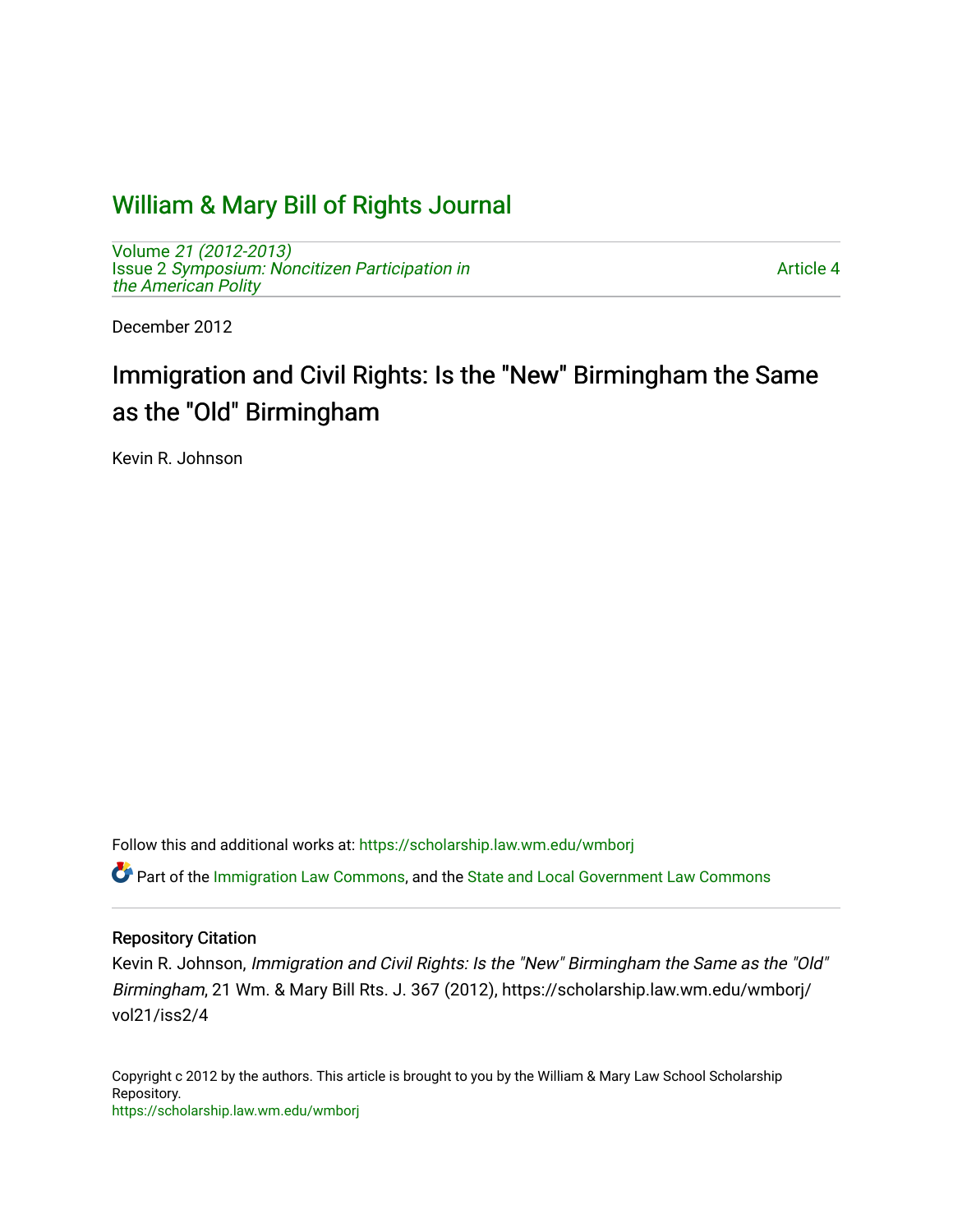# **IMMIGRATION AND CIVIL RIGHTS: IS THE "NEW"<br>BIRMINGHAM THE SAME AS THE "OLD" BIRMINGHAM? BIRMINGHAM THE SAME AS THE "OLD" BIRMINGHAM?**

Kevin R. Johnson\*

Over the past few years, state legislatures have passed immigration enforcement laws at breakneck speed.<sup>1</sup> As one commentator characterized it:

> Immigration law is undergoing an unprecedented upheaval. The states . . . have taken immigration matters into their own hands. In response to the widespread perception that the federal government cannot or will not control the border, state legislatures are now furiously enacting immigration-related laws . . . . These attempts to wrestle control of enforcement decisions from the federal government have cast into doubt the doctrinal core of immigration law: federal exclusivity.<sup>2</sup>

<sup>\*</sup> Dean and Mabie-Apallas Professor of Public Interest Law and Chicana/o Studies, University of California at Davis School of Law; A.B., University of California, Berkeley; J.D., Harvard University. Dean Johnson is one of the editors of the ImmigrationProf blog, http://lawprofessors.typepad.com/immigration/. This paper was prepared for the *William & Mary Bill of Rights Journal*'s 2012 Immigration Symposium on "Noncitizen Participation in the American Polity."

Some of the ideas in this Article were expressed in embryonic form in Kevin R. Johnson, *Sweet Home Alabama? Immigration and Civil Rights in the "New" South*, 64 STAN.L.REV. ONLINE 22 (2011), *available at* http://www.stanfordlawreview.org/online/sweet-home-alabama, and Kevin R. Johnson, *Alabama Highlights Civil Rights Concerns in State Immigration Laws*, JURIST, Nov. 12, 2011, http://jurist.org/forum/2011/11/kevin-johnson-alabama-immigration .php. Other parts of the article were presented in a preliminary form in my presentation on a panel on "Citizenship" sponsored by the Section on Constitutional Law at the Association of American Law Schools (AALS) 2012 annual meeting. Thanks to Professor Angela M. Banks for inviting me to the symposium and Garrett Epps for inviting me to present my thoughts at the AALS annual meeting. Law student Laura Gallagher provided excellent research and editorial assistance.

<sup>1</sup> *See* 2010 *Immigration-Related Bills and Resolutions in the States*, NAT'L CONF. OF STATE LEGS. (2010), http://www.ncsl.org/issues-research/immig/2010-immigration-related -bills-and-resolutions865.aspx ("With federal immigration reform currently stalled in Congress, state legislatures continue to tackle immigration issues at an unprecedented rate.").

<sup>2</sup> Keith Cunningham-Parmeter, *Forced Federalism: States as Laboratories of Immigration Reform*, 62 HASTINGS L.J. 1673, 1674–75 (2011).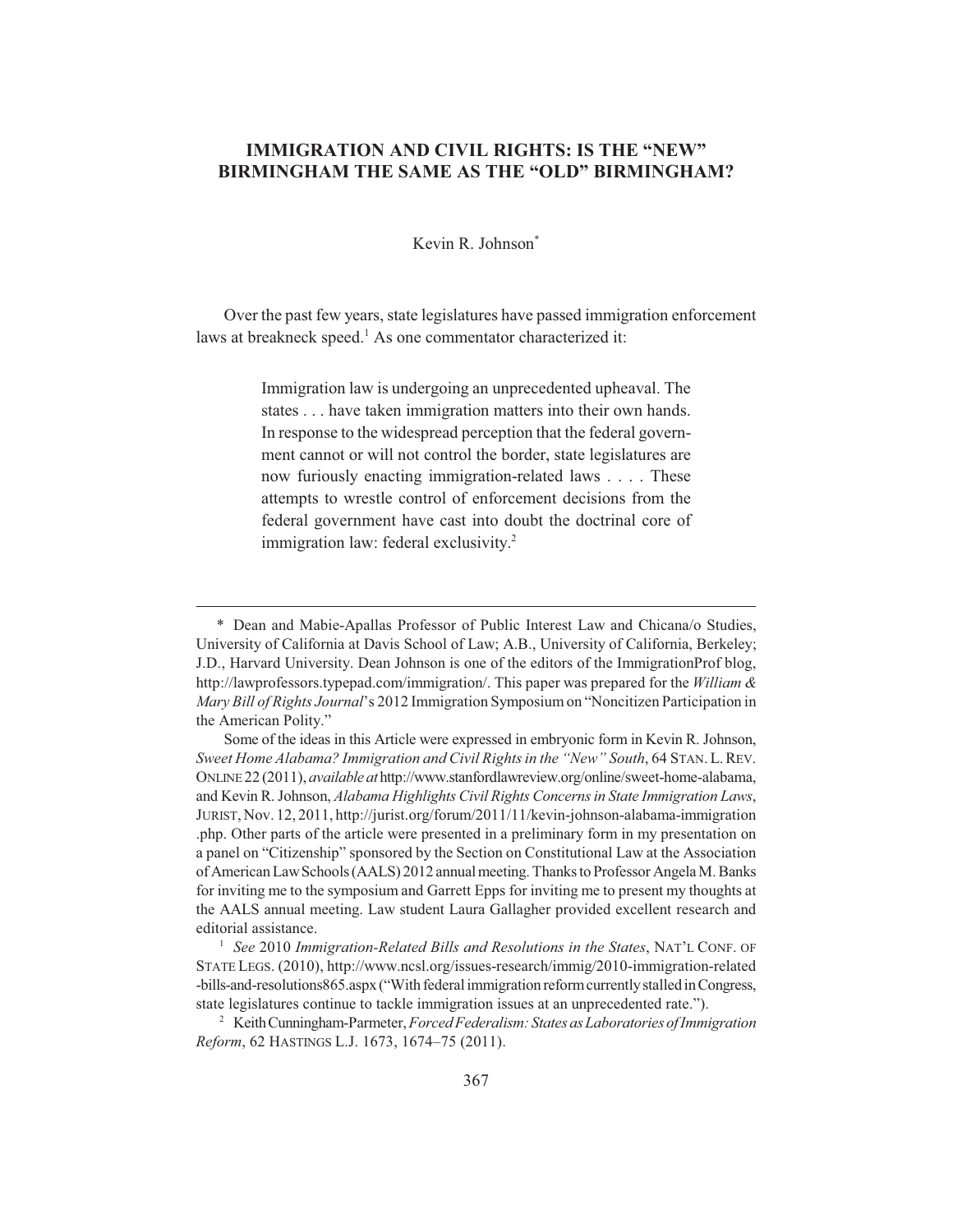The architect of many of the state immigration enforcement laws, Kris Kobach, has stated that their aim is to encourage undocumented immigrants to "self-deport"<sup>3</sup> by making their everyday lives as difficult as possible.<sup>4</sup>

Perhaps the most famous version of these laws, Arizona's S.B. 1070, struck a nerve and provoked calls for an economic boycott of the state.<sup>5</sup> The flood of state immigration enforcement laws comes at the same time that, in hopes of convincing Congress to pass immigration reform legislation, the Obama Administration aggressively pressed immigration enforcement, setting all-time records for the number of noncitizens removed from the United States.<sup>6</sup> In 2012, the Supreme Court struck down core provisions of S.B. 1070.<sup>7</sup> However, it upheld one provision involving state and local immigration enforcement that may encourage like-minded states to copy Arizona.<sup>8</sup>

In 2011, Alabama, a state considered by some to be the heart and soul of Dixie, entered the national immigration debate, a surprise to many Americans given that the state is not ordinarily thought of as home to many immigrants. The Alabama legislature did not enact just any ordinary law but passed what some, including its supporters, claimed was the toughest state immigration enforcement law of them all.<sup>9</sup> The Beason-Hammon Taxpayer and Citizen Protection Act, or H.B. 56,<sup>10</sup> built on Arizona's controversial S.B. 1070, but goes further by seeking to directly and indirectly limit access of undocumented students to public education.<sup>11</sup>

This Article analyzes Alabama's foray into immigration enforcement. It looks at H.B. 56 with the basic understanding that the enforcement of immigration laws implicates the civil rights of immigrants and U.S. citizens. To show how the law responds to a growing Latina/o population, Part I of this Article briefly summarizes

<sup>3</sup> *See* Kris W. Kobach, *Attrition Through Enforcement: A Rational Approach to Illegal Immigration*, 15 TULSA J. COMP. & INT'L L. 155 (2008).

<sup>4</sup> *Id.* at 157, 159 n.12.

<sup>5</sup> *See* Randal C. Archibold, *In Wake of Immigration Law, Calls for an Economic Boycott of Arizona*, N.Y. TIMES, Apr. 27, 2010, at A13. For analysis of the legal issues raised by the Arizona law, see Gabriel J. Chin et al., *A Legal Labyrinth: Issues Raised by Arizona Senate Bill 1070*, 25 GEO. IMMIGR. L.J. 47 (2010).

<sup>6</sup> *See Removal Statistics*, U.S.IMMIGR.&CUSTOMS ENFORCEMENT, http://www.ice.gov /removal-statistics/ (last visited Dec. 6, 2012) (reporting the removal by the U.S. government of nearly 400,000 noncitizens, a new record, in 2011). For critical analysis of modern U.S. deportation practices, see BILL ONG HING, DEPORTING OUR SOULS (2006); DANIEL KANSTROOM, DEPORTATION NATION (2007); Angela M. Banks, *Deporting Families: Legal Matter or Political Question?*, 27 GA.ST.U.L.REV. 489 (2011); Angela M. Banks, *Proportional Deportation*, 55 WAYNE L. REV. 1651 (2009).

<sup>7</sup> *See* Arizona v. United States, 132 S. Ct. 2492 (2012).

<sup>8</sup> *See id.* at 2507–10.

<sup>&</sup>lt;sup>9</sup> *See infra* note 141 and accompanying text.

<sup>10</sup> 2011 Ala. Acts 535.

<sup>11</sup> *See infra* Part IV.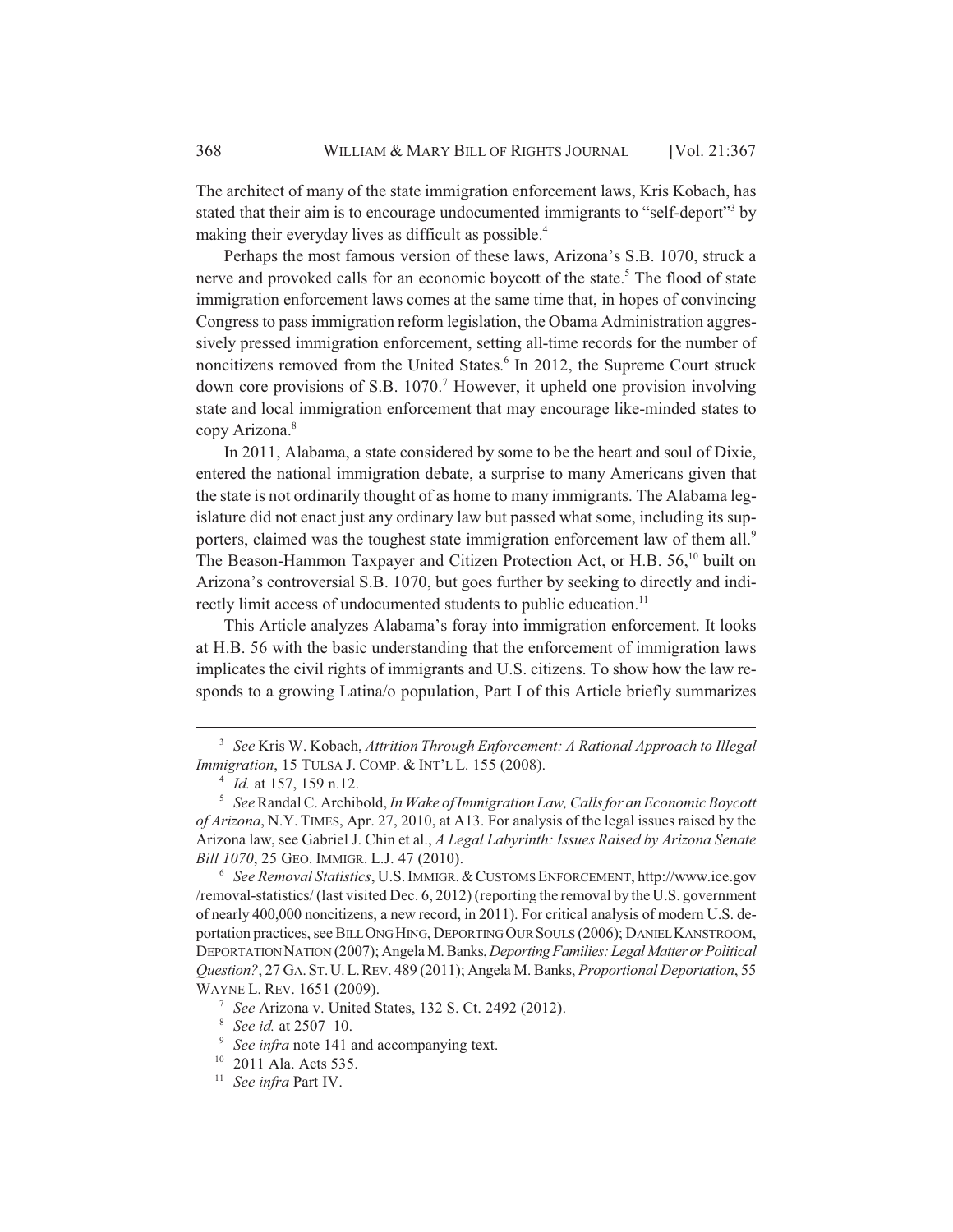Alabama's immigration history. Part II contextualizes the events leading to the passage of H.B. 56 into the contemporary national debate over immigration. Part III generally considers the possible civil rights consequences of the law on immigrants and Latino/as. Finally, Part IV specifically focuses on Alabama's efforts to limit access to education by undocumented immigrants. As in the days of Jim Crow, ensuring educational access remains central to the struggle of outsiders for fundamental civil rights and full membership in American society.12

In analyzing Alabama's H.B. 56, this Article identifies parallels between the state immigration enforcement laws and the racial caste system of the Jim Crow South. It contends that race, class, and caste, with significant social and economic (labor market) aspects, are integral to both episodes in U.S. history.13 In each instance, supporters of the racial caste system invoked a claim of states' rights, or the equivalent, in the defense of state-sanctioned discrimination.<sup>14</sup> Both then and now, access to education is ground zero for the parallel civil rights movements of the two eras.<sup>15</sup>

As the title of this symposium ("Noncitizen Participation in the American Polity") suggests, the public is deeply ambivalent about the proper place of immigrants, especially undocumented ones, in American social life.16 The struggle for hearts and minds in the national debate on the issue has come to a head in recent years, with much attention paid to the increasing deportations of long-term residents of the United States,<sup>17</sup> combined with the fact that millions of undocumented immigrants remain in the country.18 While minimizing or ignoring the impacts of the U.S. government's immigration enforcement efforts, many state legislatures, like Alabama's, have responded to the undocumented immigrant population with tough state immigration enforcement laws.<sup>19</sup>

Supporters of state intervention often claim that they merely want to promote obedience to the rule of the law; such claims are usually combined with the exaggerated and unproven accusation that the federal government has "failed" to enforce the immigration laws.20 This Article looks into, and beyond, this simplistic characterization to analyze how the current debates over immigration and immigration enforcement implicate the fundamental civil rights of residents of the United States and, specifically, the quest by Latina/os and immigrants for full membership in American society.

<sup>12</sup> *See* Brown v. Bd. of Educ., 347 U.S. 483, 493 (1954).

<sup>13</sup> *See infra* Parts III and IV.

<sup>14</sup> *See id.*

<sup>15</sup> *See infra* Part IV.

<sup>&</sup>lt;sup>16</sup> See generally LINDA BOSNIAK, THE CITIZEN AND THE ALIEN (2006) (examining the nation's ambivalence toward "aliens").

<sup>&</sup>lt;sup>17</sup> *See infra* notes 183–89 and accompanying text.

<sup>&</sup>lt;sup>18</sup> *See infra* notes 186–88 and accompanying text.

<sup>&</sup>lt;sup>19</sup> *See infra* notes 86–93 and accompanying text.

<sup>20</sup> *See infra* notes 83–85 and accompanying text.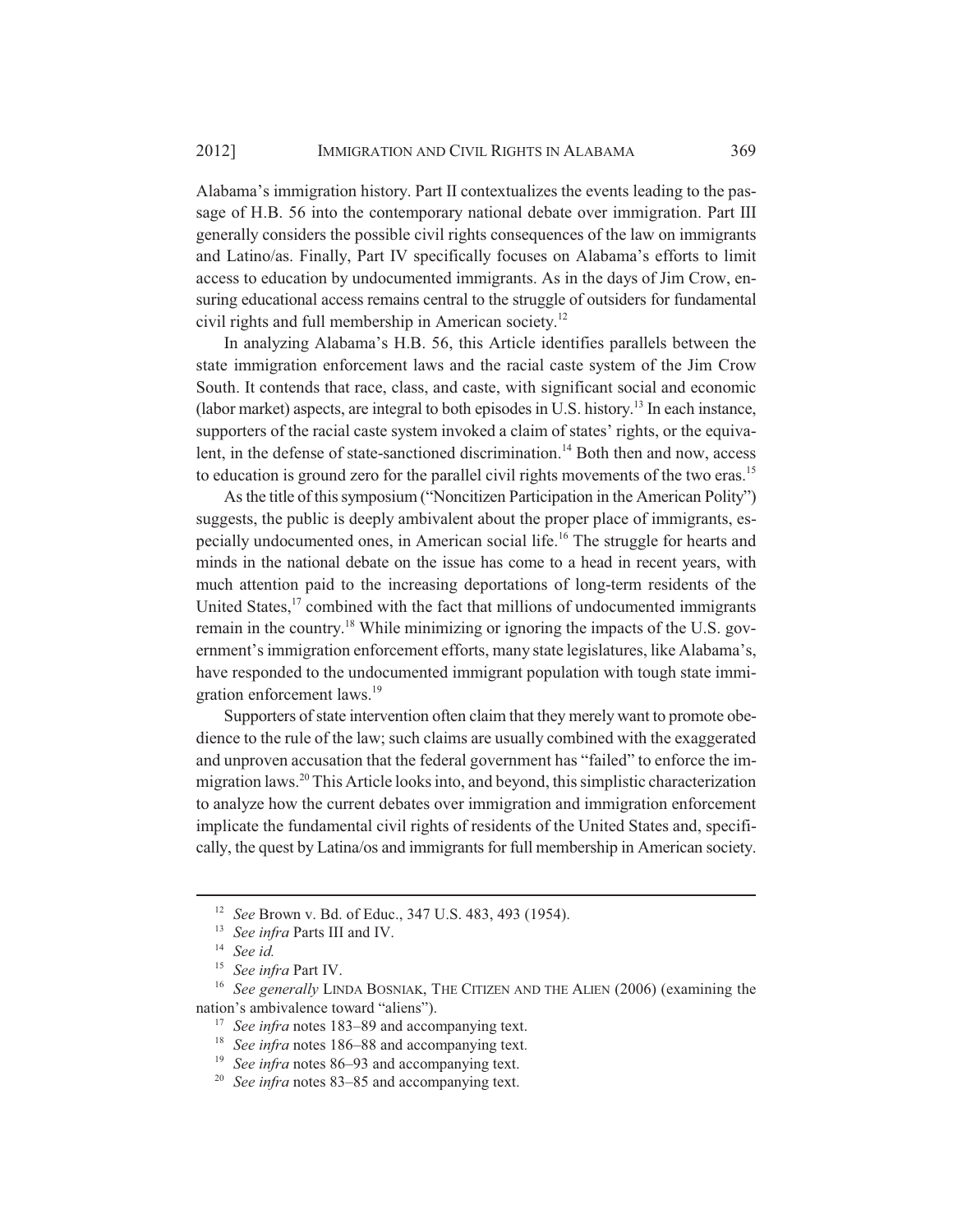#### I. A SHORT HISTORY OF IMMIGRATION TO ALABAMA

A short history of immigration to Alabama helps to place the legislature's passage of H.B. 56 in 2011 in its appropriate historical context.

#### *A. Immigration to Alabama After the Civil War*

Before the Civil War, slave labor sustained Alabama's cotton economy.<sup>21</sup> With the abolition of slavery, planters looked for a new source of cheap labor, $22$  with many slaves migrating north.<sup>23</sup> Some employers viewed white immigrant workers as more hardworking and therefore preferable to African-American labor.<sup>24</sup> Industrialists, mining companies, and railroads attempted to attract immigrant labor to Alabama.<sup>25</sup>

The cotton boom of the late 1860s increased demand for low-skilled labor.<sup>26</sup> In response, the Alabama legislature hired immigration agents to promote settlement of the state and made appropriations to allow the immigration commissioner to distribute information about Alabama abroad.<sup>27</sup> In 1888, Montgomery, Alabama hosted the Southern Inter-State Immigration Convention, a conference of Southern political and business leaders interested in promoting immigration to the South.<sup>28</sup> Commissioner of Agriculture Reuben Francis Kolb took a railcar exhibit known as "Alabama on Wheels" on a tour of the South and Midwest to attempt to lure workers to the state.<sup>29</sup>

Despite the effort, between 1860 and 1890, the percentage of foreign-born persons in Alabama decreased<sup>30</sup> due to Alabama's overall stagnant economy.<sup>31</sup> One prominent scholar of the era also attributed the lack of immigration to the South to the general distaste of white people for living in proximity to African Americans.<sup>32</sup> The

<sup>29</sup> *See* Pruett & Fair, *supra* note 21, at 22, 24–25.

<sup>21</sup> *See* Katharine M. Pruett & John D. Fair, *Promoting a New South: Immigration, Racism, and "Alabama on Wheels*,*"* 66 AGRIC. HIST. 19 (1992).

<sup>22</sup> *See* Rowland T. Berthoff, *Southern Attitudes Toward Immigration*, 17 J. S. HIST. 328, 328–29 (1951); Robert L. Brandfon, *The End of Immigration to the Cotton Fields*, 50 MISS. VALLEY HIST. REV. 591, 591–94 (1964).

<sup>23</sup> *See* William J. Collins, *When the Tide Turned: Immigration and the Delay of the Great Black Migration*, 57 J. ECON. HIST. 607, 607 (1997).

<sup>24</sup> *See* Brandfon, *supra* note 22, at 594–95.

<sup>25</sup> *See* Berthoff, *supra* note 22, at 333–36.

<sup>26</sup> *See id.* at 328–29.

<sup>27</sup> *See id.* at 338.

<sup>28</sup> *See* Carol Mary Tobin, The South and Immigration: 1865–1910, at 35 (Sept. 28, 1967) (unpublished M.A. thesis, Duke University) (on file with author). *See generally* JASON H. SILVERMAN & SUSAN R. SILVERMAN, IMMIGRATION IN THE AMERICAN SOUTH, 1864–1895 (2006) (discussing the Southern Interstate Immigration Convention).

<sup>30</sup> *See id.* at 39–40.

<sup>31</sup> *See* Carl L. Bankston III, *New People in the New South: An Overview of Southern Immigration*, 13 S. CULTURES 24, 39 (2007).

<sup>32</sup> *See* Walter L. Fleming, *Immigration to the Southern States*, 20 POL. SCI. Q. 276, 277 (1905).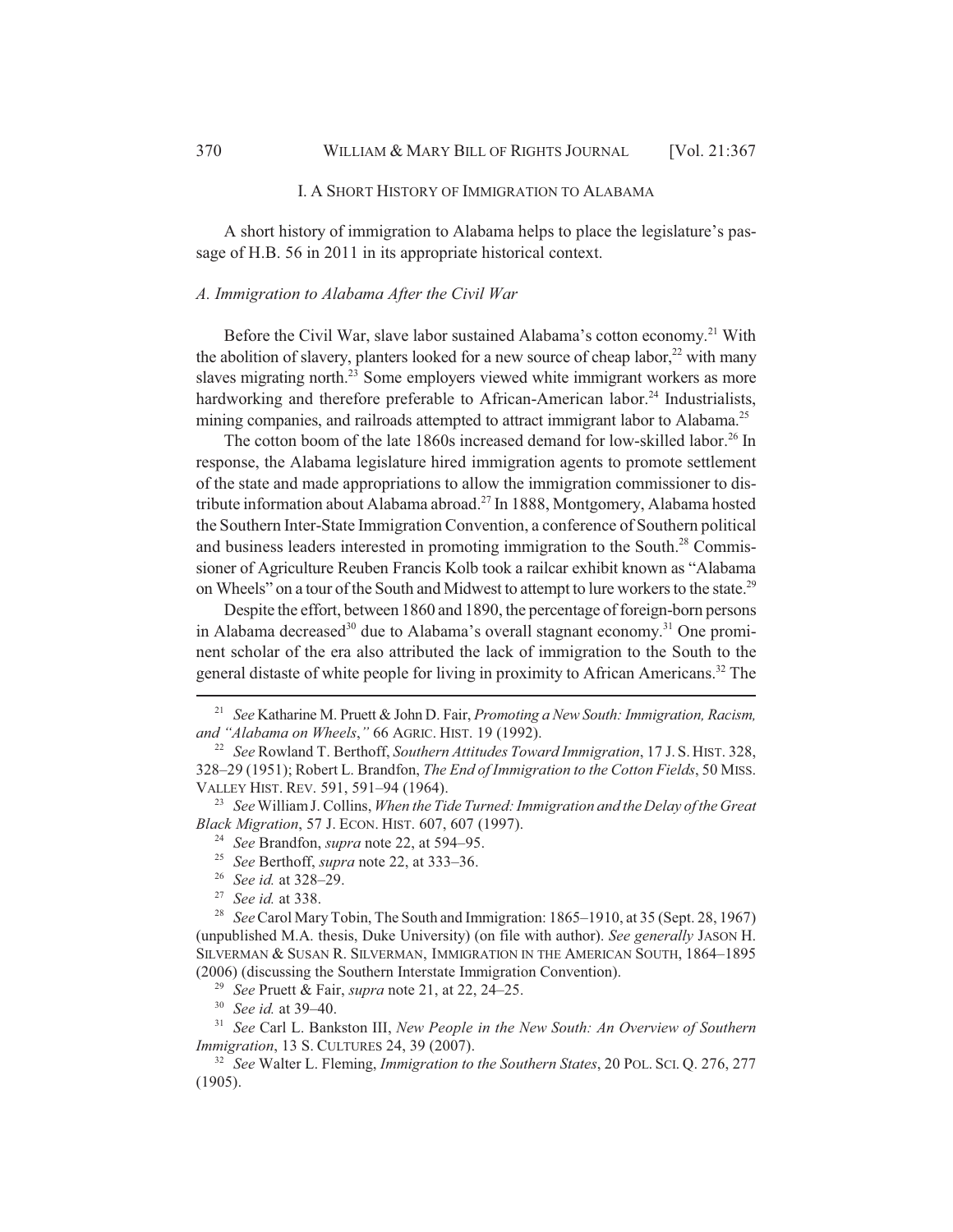sporadic lynching of foreigners in the South, among other factors, no doubt also discouraged immigration.<sup>33</sup>

Alabama coal mines received Scottish, Welsh, and Slovakian workers from the late 1860s to the 1880s.<sup>34</sup> The coal mine operators next brought in French, English, Italian, and Irish laborers.<sup>35</sup> In response to strikes in 1904 and 1908, the coal companies hired southern and eastern European immigrant workers as strikebreakers.<sup>36</sup> In addition, German immigrants established farms in rural Alabama towns.<sup>37</sup>

Efforts to bring immigrants to Alabama surged with a growing economy in the early twentieth century.<sup>38</sup> The Alabama legislature required a state immigration board to assist immigrants from "desirable" backgrounds to settle in Alabama while encouraging disfavored ethnic groups to move on.<sup>39</sup>

By 1913, as in the nation as a whole, nativist attitudes had become common in Alabama.<sup>40</sup> Immigration advocates preferred Protestant northwestern European immigrants, but they would grudgingly accept southern and eastern Europeans, many of whom were Catholic.<sup>41</sup> Italians often were paid low wages similar to those paid to African-American workers and were generally treated as a lower caste of whites.<sup>42</sup> Employers accepted Asian labor only as a last resort.<sup>43</sup>

One, perhaps surprising, constant in Alabama attitudes was the fierce resistance to federal control of immigration,<sup>44</sup> consistent with the state's historical antipathy for the federal government. State railway immigration agents spoke out against federal immigration laws, $45$  such as the Chinese Exclusion Acts, $46$  which commenced the era of federal primacy over immigration regulation.<sup>47</sup> In 1905, "[i]t [was] safe

<sup>40</sup> *See id.* at 343–47, 349, 352, 360. *See generally* HIGHAM, *supra* note 33 (analyzing the rise of nativist sentiment in the United States during this period).

<sup>41</sup> *See* Fleming, *supra* note 32, at 282–83, 291; *see also* Brandfon, *supra* note 22, at 608.

- <sup>42</sup> *See* Brandfon, *supra* note 22, at 605, 608, 610.
- <sup>43</sup> *See* Fleming, *supra* note 32, at 291.

<sup>45</sup> *See id.*

<sup>46</sup> Act of May 6, 1882, Pub. L. No. 47-126, 22 Stat. 58; *see* GERALD L. NEUMAN, STRANGERS TO THE CONSTITUTION 119 (1996).

<sup>47</sup> *See* Chae Chan Ping v. United States (*The Chinese Exclusion Case*), 130 U.S. 581 (1889) (upholding a law designed to bar Chinese immigrants from the United States in the face of a constitutional challenge). *See generally* NEUMAN, *supra* note 46 (tracing the shift from state to federal immigration regulation over the course of the 1800s).

<sup>33</sup> *See* JOHN HIGHAM, STRANGERS IN THE LAND 185–86 (2002) (discussing the infamous 1915 lynching in Georgia of Leo Frank, the Jewish son of a New York merchant). *See generally* Clive Webb, *The Lynching of Sicilian Immigrants in the American South, 1886–1910*, 3 AM. NINETEENTH CENTURY HIST. 45 (2002).

<sup>34</sup> *See* Berthoff, *supra* note 22, at 335.

<sup>35</sup> *See id.*

<sup>36</sup> *See id.* at 336.

<sup>37</sup> *See* Fleming, *supra* note 32, at 284–86.

<sup>38</sup> *See* Berthoff, *supra* note 22, at 335–36.

<sup>39</sup> *Id.* at 340, 349.

<sup>44</sup> *See id.* at 290.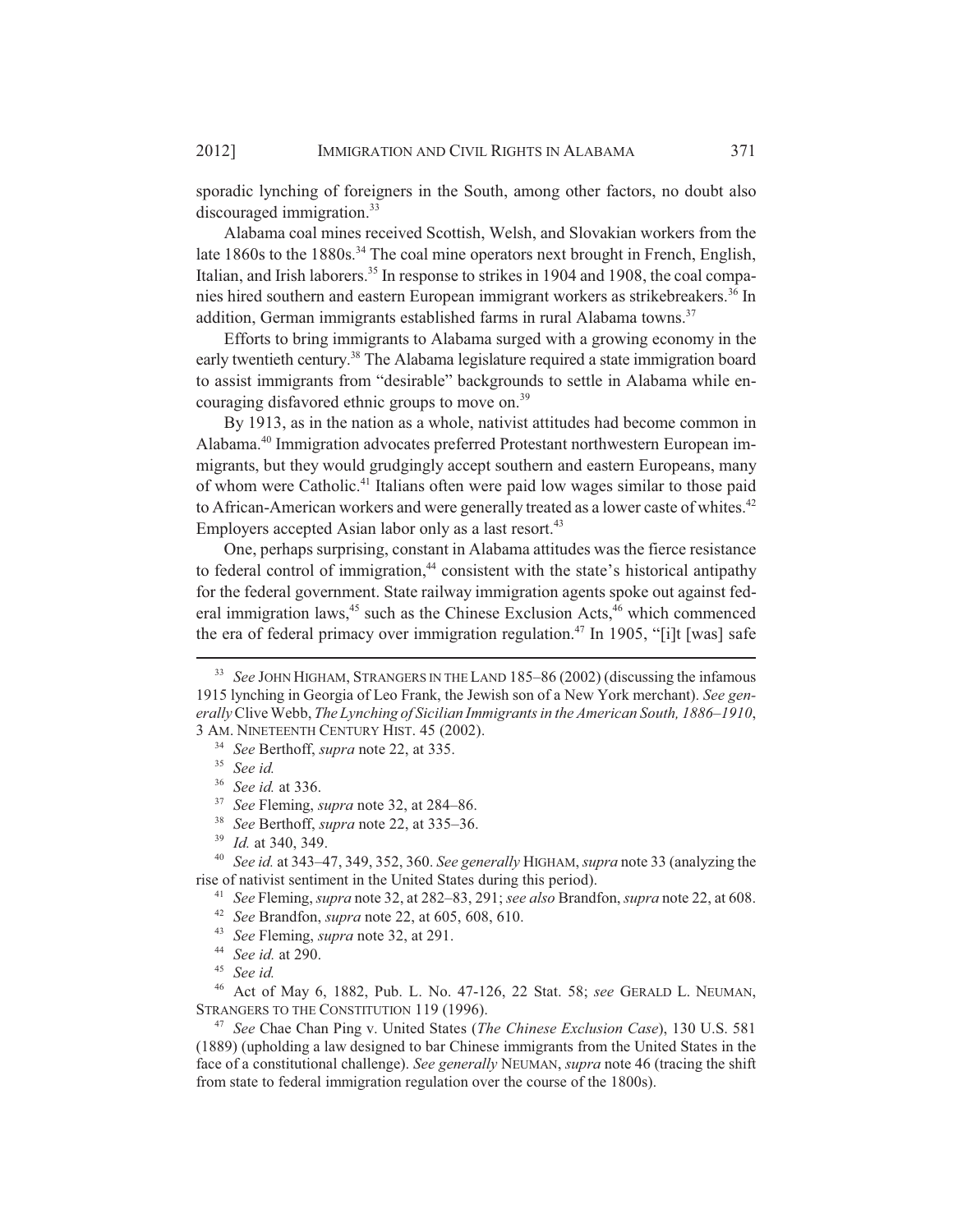to say that *no* plan involving federal regulation of the distribution of immigrants [would] be acceptable to the southern states."<sup>48</sup>

#### *B. The Modern Era: Latino/a Migrants Come to Alabama*

The U.S. federal government, in the wake of the Vietnam conflict in the 1970s, resettled refugees from Southeast Asia across the United States, including Alabama.<sup>49</sup> The southern states provided little English-language education, limited job training opportunities, and few public benefits for the refugees,<sup>50</sup> which eventually led to many Southeast Asian immigrants moving away from the South.

Beginning in the 1990s, increasing numbers of Latina/o immigrants moved to Alabama in response to the state's expanding employment opportunities.<sup>51</sup> This migration has been part of what has been described as "a dramatic demographic, economic, and cultural transformation" of Dixie.<sup>52</sup>

| Year | <b>Population</b> | <b>Hispanic</b> | <b>Percent Hispanic</b> |
|------|-------------------|-----------------|-------------------------|
| 1980 | 3,893,888         | 33,299          | $0.9\%$                 |
| 1990 | 4,040,587         | 24,629          | $0.6\%$                 |
| 2000 | 4,447,100         | 75,830          | $1.7\%$                 |
| 2010 | 4.779.736         | 185,602         | $3.9\%$                 |

#### **Alabama's Hispanic Population 1980–2010**<sup>53</sup>

The demand for unskilled labor, the suspension of the Davis-Bacon Act,  $54+$  which requires federal contractors to pay construction workers the prevailing local wage,

<sup>54</sup> 40 U.S.C. §§ 3141–3144, 3146–3147 (2006); *see* WILLIAM G. WHITTAKER, CONG. RES.SERV.,RL33100,THE DAVIS-BACON ACT:SUSPENSION 16–18 (2005); *see also* Elisabeth

<sup>48</sup> Fleming, *supra* note 32, at 290 (emphasis added).

<sup>&</sup>lt;sup>49</sup> *See* Frank Viviano, *From the Asian Hills to a U.S. Valley* . . . , FAR E. ECON. REV., Oct. 16, 1986, at 47.

<sup>50</sup> *Id.*

<sup>51</sup> *See* Raymond A. Mohl, *Globalization and Latin American Immigration in Alabama*, *in* LATINO IMMIGRANTS AND THE TRANSFORMATION OF THE U.S. SOUTH 51, 53 (Mary E. Odem & Elaine Lacy eds., 2009).

<sup>52</sup> *Id.*

<sup>&</sup>lt;sup>53</sup> BUREAU OF THE CENSUS, 1980 CENSUS OF POPULATION, GENERAL POPULATION CHARACTERISTICS: ALABAMA, at tbl. 14, 16 (1982), *available at* http://www2.census.gov /prod2/decennial/documents/1980a\_alABC.zip; BUREAU OF THE CENSUS, 1990 CENSUS OF POPULATION, GENERAL POPULATION CHARACTERISTICS: ALABAMA, at tbl. 3 (1992), *available at* http://www.census.gov/prod/cen1990/cp1/cp-1-2.pdf; U.S.CENSUS BUREAU,ALABAMA: 2000 SUMMARY POPULATION AND HOUSING CHARACTERISTICS, tbl. 3 (2002), *available at* http://www.census.gov/prod/cen2000/phc-1-2.pdf; U.S. CENSUS BUREAU, 2010 CENSUS INTERACTIVE POPULATION SEARCH, *available at* http://2010.census.gov/2010census/popmap /ipmtext.php?fl=01.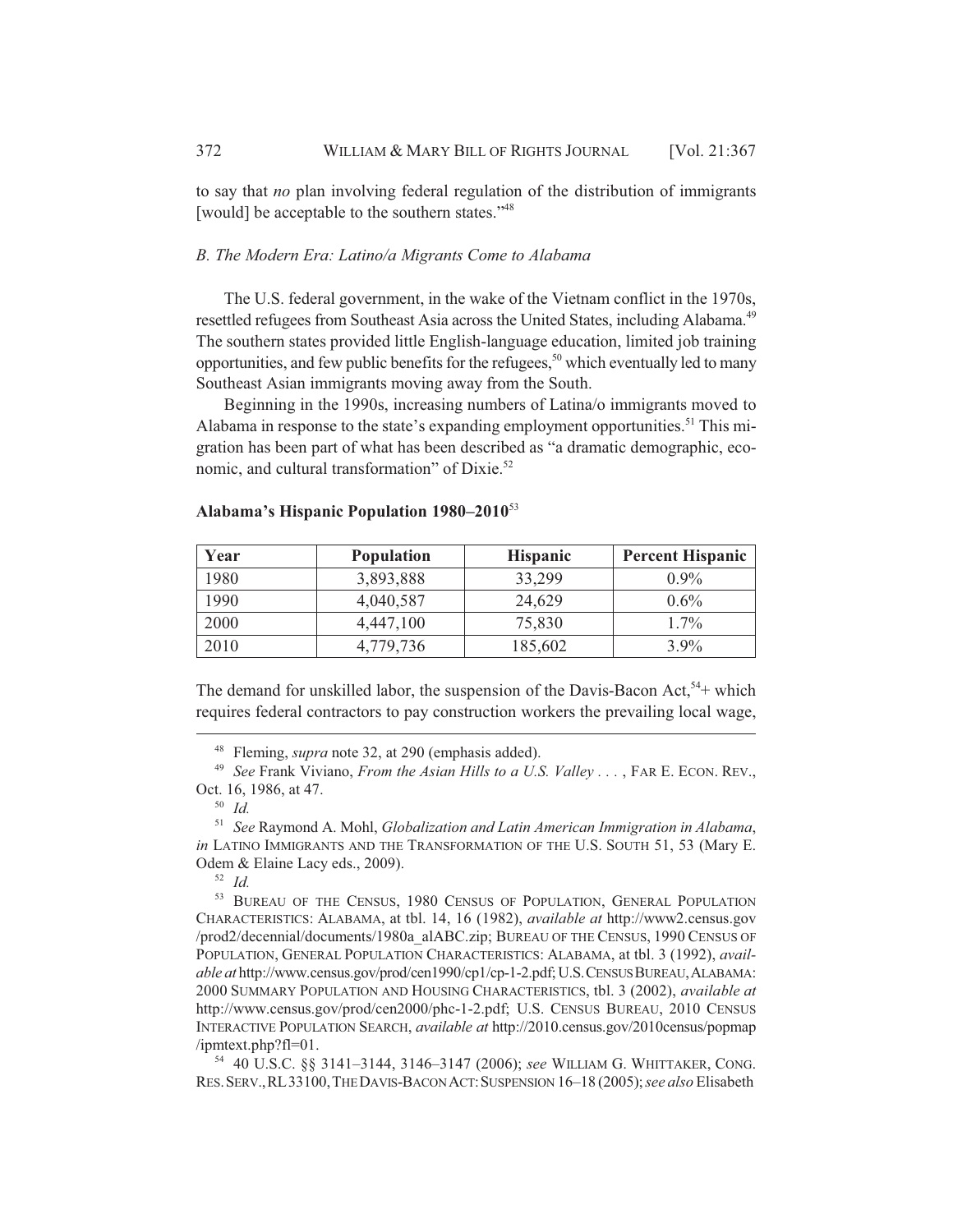and the devastation of Hurricane Katrina in 2005 contributed to the doubling of the foreign-born population of the state, and the Gulf region, in a decade.<sup>55</sup> Cities such as Birmingham offered employment opportunities for unskilled laborers in the construction and restaurant industries.<sup>56</sup>

Latina/o immigrants also have moved to rural northern Alabama to work on chicken farms and poultry processing plants and in factories.<sup>57</sup> One poultry processing plant advertised on a billboard in Tijuana, Mexico, "Mucho Trabajo en Russellville, Alabama" (Much Work in Russellville, Alabama).<sup>58</sup> As this suggests, poultry companies in Alabama targeted Mexican workers for recruitment.<sup>59</sup>

Alabama political leaders have not generally been especially responsive to the political concerns of the burgeoning Hispanic community.60 For example, Senators Jeff Sessions and Richard Shelby oppose immigration reform, taking a "tough" approach to undocumented immigration.<sup>61</sup> In addition, some African Americans have felt in competition with immigrants for jobs and housing.<sup>62</sup>

"Juan Crow" has been used to describe the subordination of Latina/o undocumented immigrants in the South, including the restricted access of undocumented

Bumiller & Anne E. Kornblut, *Black Leaders Say Storm Forced Bush to Confront Issues of Race and Poverty*, N.Y.TIMES, Sept. 18, 2005, at 21 (discussing criticism of President Bush's decision to suspend the Davis-Bacon Act). For critical analysis of the suspension of the Davis-Bacon Act, see Haley E. Olam & Erin S. Stamper, Note, *The Suspension of the Davis Bacon Act and the Exploitation of Migrant Workers in the Wake of Hurricane Katrina*, 24 HOFSTRA LAB. &EMP. L.J. 145, 146–47 (2006), and D. Aaron Lacy, *The Aftermath of Katrina: Race, Undocumented Workers, and the Color of Money*, 13 TEX.WESLEYAN L.REV. 497, 504–08 (2007) (analyzing how suspension of minimum wage and employer sanction laws helped foster migration of undocumented immigrants to the Gulf Coast). *See generally* Bennett S. Miller, Note, *No Such Thing as a Free Lunch: Hurricane Katrina and the Davis-Bacon Act*, 16 S. CAL. REV. L. & SOC. JUST. 197 (2006) (reviewing negative impacts on the most vulnerable due to suspension of the Act).

<sup>55</sup> Bankston, *supra* note 31, at 40; *see* Kevin R. Johnson, *Hurricane Katrina: Lessons About Immigrants in the Administrative State*, 45 HOUS.L.REV. 11, 58–60 (2008) (analyzing exploitation of Latina/o workers who flocked to the Gulf for employment after Hurricane Katrina).

<sup>56</sup> *See* Raymond A. Mohl, *Globalization, Latinization, and the Nuevo New South*, 22 J. AM. ETHNIC HIST. 31, 42 (2003).

<sup>60</sup> *See* JOSÉ MARÍA MANTERO, LATINOS AND THE U.S. SOUTH 67 (2008). Latina/o immigrant communities have emerged in the Midwest as well as in Alabama and other southern states. *See generally* APPLE PIE &ENCHILADAS:LATINO NEWCOMERS IN THE RURAL MIDWEST (Ann V. Millard & Jorge Chapa eds., 2004) (discussing Latina/o communities in the rural Midwest and Southwest).

<sup>61</sup> Kenneth Mullinax, *Shelby, Sessions, Congressmen Oppose Immigration Bill*, MONTGOM-ERY ADVERTISER, June 27, 2007, *available at* http://votesmart.org/public-statement/274217 /montgomery-advertiser-shelby-sessions-congressmen-oppose-immigration-bill#.UFpghK472So.

<sup>62</sup> *See* Mohl, *supra* note 56, at 47–48.

<sup>57</sup> *See id.*

<sup>58</sup> *Id.* at 35.

<sup>59</sup> *See id.*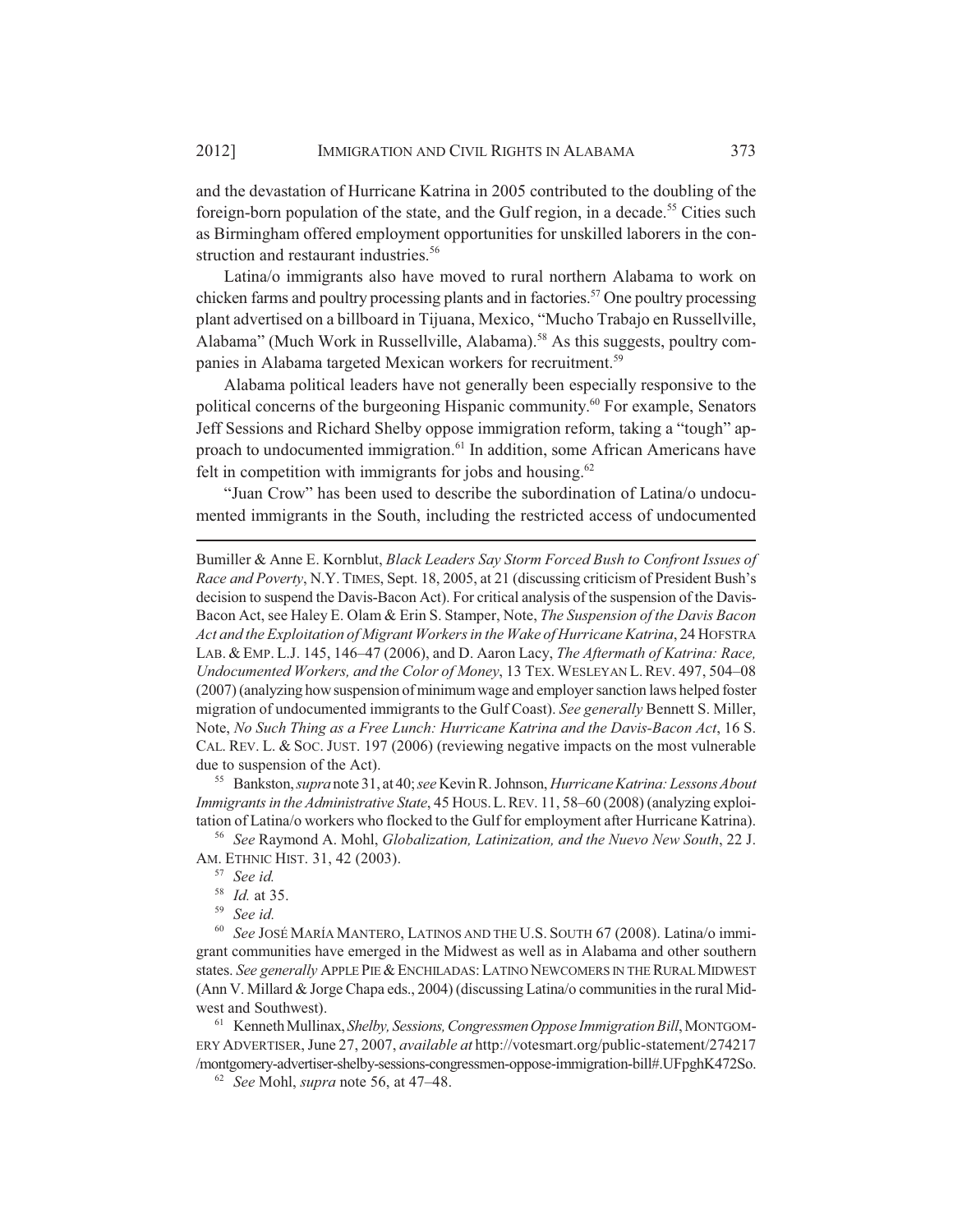immigrants to driver's licenses, public assistance, and public education.<sup>63</sup> Latina/o marches in Atlanta and other southern cities in 2006, protesting strict proposed immigration enforcement laws, resembled the civil rights marches of the 1960s.<sup>64</sup> In the wake of the raids at a poultry processing plant in Albertville, Alabama,<sup>65</sup> more than five thousand people marched in protest.<sup>66</sup>

After a fiery debate ("the Spanish are creeping in," one legislator commented), <sup>67</sup> Alabamans amended their state constitution in 1990 to declare English the official state language.<sup>68</sup> In response, the Alabama Department of Public Safety "decided to administer state driver's license examinations only in English."69 In *Alexander v.* Sandoval,<sup>70</sup> the Supreme Court found that a Spanish-speaking plaintiff could not bring a federal civil rights claim challenging the requirement that driver's license examinations be given only in English.<sup>71</sup>

### II. THE BACKDROP TO ALABAMA'S H.B. 56: THE NATIONAL DEBATE OVER IMMIGRATION

The last decade has been a tumultuous time in U.S. immigration history. September 11, 2001 understandably sparked deep concern over national security,

<sup>65</sup> *See Special May Day Issue*, IMMIGR. NEWS BRIEFS (May 7, 2006, 6:00 PM), http:// immigrationnewsbriefs.blogspot.com/2006/05/inb-5706-special-may-day-issue.html.

<sup>68</sup> ALA. CONST. art. I, § 36.01 (2012) (submitted at the election held on June 5, 1990, and proclaimed ratified on July 13, 1990, by Proclamation Register No. 6, p. 178) (declaring English to be "the official language of the state of Alabama" by Amendment 509 in 1990).

 $^{69}$  Alexander v. Sandoval, 532 U.S. 275, 279 (2001). While imposing the English testing requirement on foreigners to obtain an Alabama license, Alabama provided special accommodations for illiterate and disabled applicants; the state also did not require an examination for non-English-speaking drivers with licenses in other states. *See* Sandoval v. Hagan, 197 F.3d 484, 488 (11th Cir. 1999), *rev'd on other grounds*, 532 U.S. 275 (2001). For an analysis of whether Alabama's English language amendment and driver's license testing policy constituted discrimination against Hispanics, see Crystal Goodson Wilkerson, Comment, *Patriotism or Prejudice: Alabama's Official English Amendment*, 34 CUMB. L. REV. 253 (2004).

 $70\,$  532 U.S. 275 (2001). In response to the legal challenges, Alabama later offered the written portions of driver's license examinations in multiple languages, which pro-English groups unsuccessfully challenged as violating the Alabama Constitution. *See* Cole v. Riley, 989 So.2d 1001 (Ala. 2007).

<sup>71</sup> *Sandoval*, 532 U.S. at 293.

<sup>63</sup> *See* Roberto Lovato, *Juan Crow in Georgia*, THE NATION, May 26, 2008, at 21; *see also* Karla Mari McKanders, *Sustaining Tiered Personhood: Jim Crow and Anti-Immigration Laws*, 26 HARV. J. ON RACIAL & ETHNIC JUST. 163, 172 (2010).

<sup>64</sup> *See* Cameron D. Lippard & Charles A. Gallagher, *Introduction: Immigration, the New South, and the Color of Backlash*, *in* BEING BROWN IN DIXIE 1, 1 (Cameron D. Lippard & Charles A. Gallagher eds., 2011); *see also infra* notes 75–76 and accompanying text (referring to mass marches in 2006 protesting tough immigration legislation proposed by Congress).

<sup>66</sup> *See* Lippard & Gallagher, *supra* note 64, at 1.

<sup>67</sup> Mohl, *supra* note 51, at 57 (quoting Rep. Euclid Rains).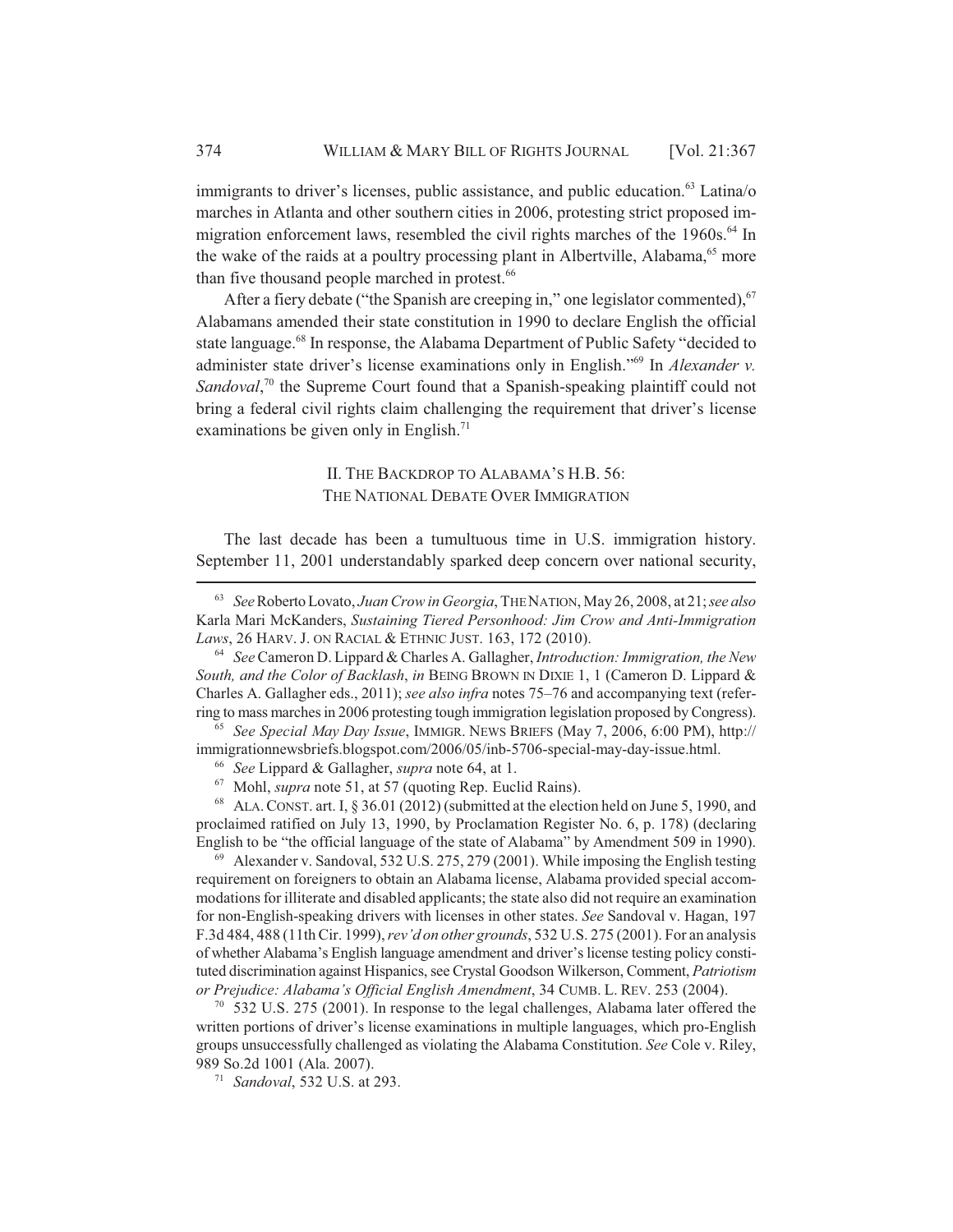with this uneasiness morphing into more general calls for increased immigration enforcement along the U.S.-Mexico border.<sup>72</sup> In 2005, the House of Representatives passed an enforcement-oriented measure<sup>73</sup> that, among other things, would have criminalized the status of being undocumented as well as the conduct of those who provide humanitarian assistance to undocumented immigrants.<sup>74</sup> To the surprise of many Americans, opposition to the bill sparked spontaneous mass marches of tens of thousands of people in cities across the United States (including Albertville, Alabama),<sup>75</sup> bringing back memories of the famous civil rights protests of the 1960s.<sup>76</sup>

Over the next few years, Congress debated a variety of more balanced immigration reform proposals, $7\overline{7}$  including some that would provide a path to legalization for millions of undocumented immigrants, and was denigrated by opponents as an "amnesty" for "law-breakers."<sup>78</sup> Many supporters of immigration reform expressed optimism about its prospects with the 2008 election of President Barack Obama, who consistently voiced support for comprehensive immigration reform, including a path to legalization for undocumented immigrants.<sup>79</sup>

In hopes of prodding Congress to pass reform legislation, the Obama Administration, in its first term, sought to demonstrate its commitment to immigration enforcement. To that end, the Administration created new programs to facilitate removal of noncitizens and, as a consequence, set a series of annual records for deportations.80 At least through the 2012 elections, the Administration's enforcement

<sup>74</sup> *See* Roger Mahony, *Called by God to Help*, N.Y. TIMES, Mar. 22, 2006, at A25 (condemning the Sensenbrenner bill).

<sup>75</sup> *See* Lippard & Gallagher, *supra* note 64, at 1.

<sup>76</sup> *See* Kevin R. Johnson & Bill Ong Hing, *The Immigrant Rights Marches of 2006 and the Prospects for a New Civil Rights Movement*, 42 HARV. C.R.–C.L. L. REV. 99 (2007); Sylvia R. Lazos Vargas, *The Immigrant Rights Marches (Las Marchas): Did the "Gigante" (Giant) Wake Up or Does It Still Sleep Tonight?*, 7 NEV. L.J. 780 (2007).

<sup>77</sup> *See* Kevin R. Johnson, *Ten Guiding Principles for Truly Comprehensive Immigration Reform: A Blueprint*, 55 WAYNE L. REV. 1599, 1600–01 (2009).

<sup>78</sup> *Ideas on Slowing Illegal Immigrants*, LIMITS TO GROWTH (Mar. 31, 2006), http://www .limitstogrowth.org/WEB-text/archive-march06.html (quoting an interview with Professor George Grayson).

<sup>79</sup> *See* Kathleen Kim, *Introduction: Perspectives on Immigration Reform*, 44 LOY. L.A. L. REV. 1323, 1327–28 (2011).

<sup>80</sup> *See supra* note 6 and accompanying text; *infra* notes 183–85 and accompanying text. Immigration detentions, removal of "criminal aliens," and criminal prosecutions of immigration violations have skyrocketed over the last few years. *See* David A. Sklansky, *Crime, Immigration, and Ad Hoc Instrumentalism*, 15 NEW CRIM. L. REV. 157 (2012). At the same time, the Obama Administration has taken steps to direct immigration enforcement authorities to exercise prosecutorial discretion and not seek to deport long-term noncitizen residents who

<sup>72</sup> *See* Kevin R. Johnson & Bernard Trujillo, *Immigration Reform, National Security After September 11, and the Future of North American Integration*, 91 MINN.L.REV. 1369, 1386–87 (2007).

<sup>73</sup> *See* Border Protection, Antiterrorism, and Immigration Control Act of 2005, H.R. 4437, 109th Cong. (2005).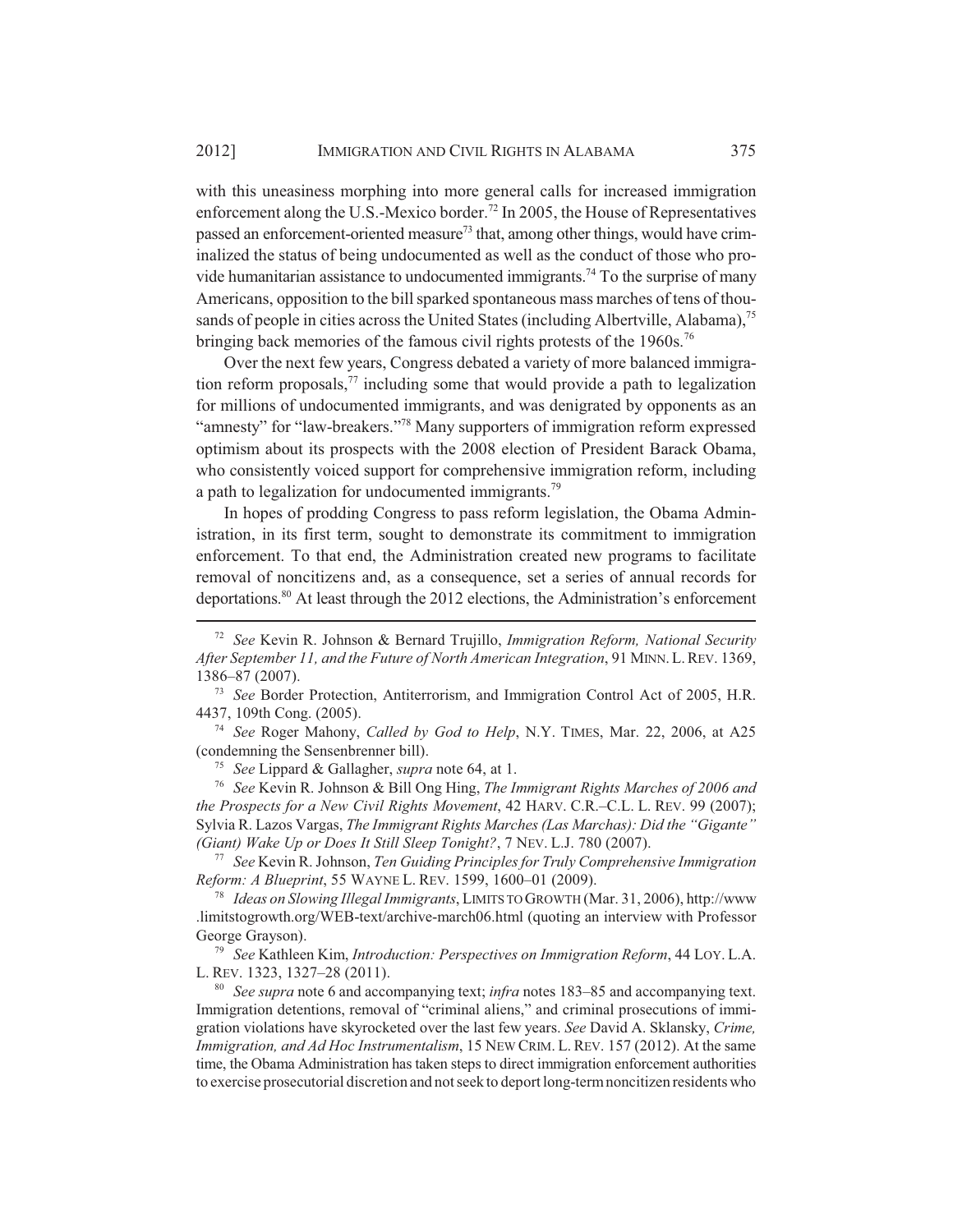efforts and record number of removals failed to prod Congress to pass comprehensive immigration reform.<sup>81</sup>

While some immigrant rights advocates have criticized the enforcement measures, $82$  other critics, including many champions of the state immigration enforcement laws, challenge President Obama's immigration record on very different grounds. They boldly assert that his Administration has failed to enforce the U.S. immigration laws<sup>83</sup> and has acted lawlessly in not protecting the integrity of the U.S. border with Mexico.<sup>84</sup> This fervent—yet, in my view, unsubstantiated—claim has become nothing less than a battle cry for political leaders supporting state immigration enforcement measures.<sup>85</sup>

The intense debate over immigration has also been fueled in no small part by the fact that immigrants from Mexico today settle in regions of the country, including the Midwest and South, which previously have not been destination points for large numbers of Mexican immigrants.<sup>86</sup> Changes in immigration patterns to the United States in recent years have slowly transformed the nature, as well as the locations of, the nation's civil rights conflicts. $87$  Besides seeing debates over immigration

do not pose a safety threat to the community. *See* Julia Preston, *U.S. Issues New Deportation Policy's First Reprieves*, N.Y. TIMES, Aug. 23, 2011, at A15; *see also* Meghan McCarthy, *Deferred Deportation Program Set to Take Applications,* WASH.POST, Aug. 12, 2012, at A4 (reporting on the Obama Administration's implementation of the Deferred Action for Childhood Arrivals program, which allows for the deferral of removal proceedings against noncitizens who arrived in the United States as minors). Such a policy may benefit some immigrants but would do nothing to provide security to undocumented immigrants, who even with a favorable exercise of prosecutorial discretion, will continue to live in legal limbo. *See infra* notes 186–89 and accompanying text.

<sup>81</sup> *See* Johnson, *supra* note 77, at 1600.

<sup>82</sup> *See* Kim, *supra* note 79, at 1327 (stating "commentators" do not believe the enforcement measures reflect "meaningful" policy reform).

<sup>83</sup> *See Congress' Inaction on Immigration Reform Fuels States' Actions*, MONTGOMERY ADVERTISER (Oct. 10, 2011), http://dreamact.info/node/252533.

<sup>84</sup> As one cosponsor of Alabama's H.B. 56 stated, "[t]he federal government's job is to enforce immigration law. . . . We are hoping . . . this [law] . . . will put pressure on Washington now to correct the broken immigration system." *Id.* (quoting House Majority Leader Mickey Hammon); *see* James A. Kraehenbuehl, Comment, *Lessons from the Past: How the Antebellum Fugitive Slave Debate Informs State Enforcement of Federal Immigration Law*, 78 U. CHI. L. REV. 1465, 1470–71 (2011) ("Supporters of [state laws like Arizona's S.B. 1070] contend that they are motivated by the federal government's failure to fully enforce immigration law.").

<sup>85</sup> *See* Julia Preston, *Political Battle on Immigration Shifts to States*, N.Y. TIMES, Jan. 1, 2011, at Al.

<sup>86</sup> *See supra* Part I.B.

<sup>87</sup> *See* Kevin R. Johnson, *The End of "Civil Rights" as We Know It?: Immigration and Civil Rights in the New Millennium*, 49 UCLAL.REV. 1481, 1492–96 (2002); Lisa R. Pruitt, *Latina/os, Locality, and Law in the Rural South*, 12 HARV. LATINO L. REV. 135 (2009); *see also* Pratheepan Gulasekaram, *Sub-National Immigration Regulation and the Pursuit of Cultural Cohesion*, 77 U.CIN.L.REV. 1441 (2009) (criticizing state and local governments' pursuit of immigration enforcement measures to protect cultural cohesion); George A.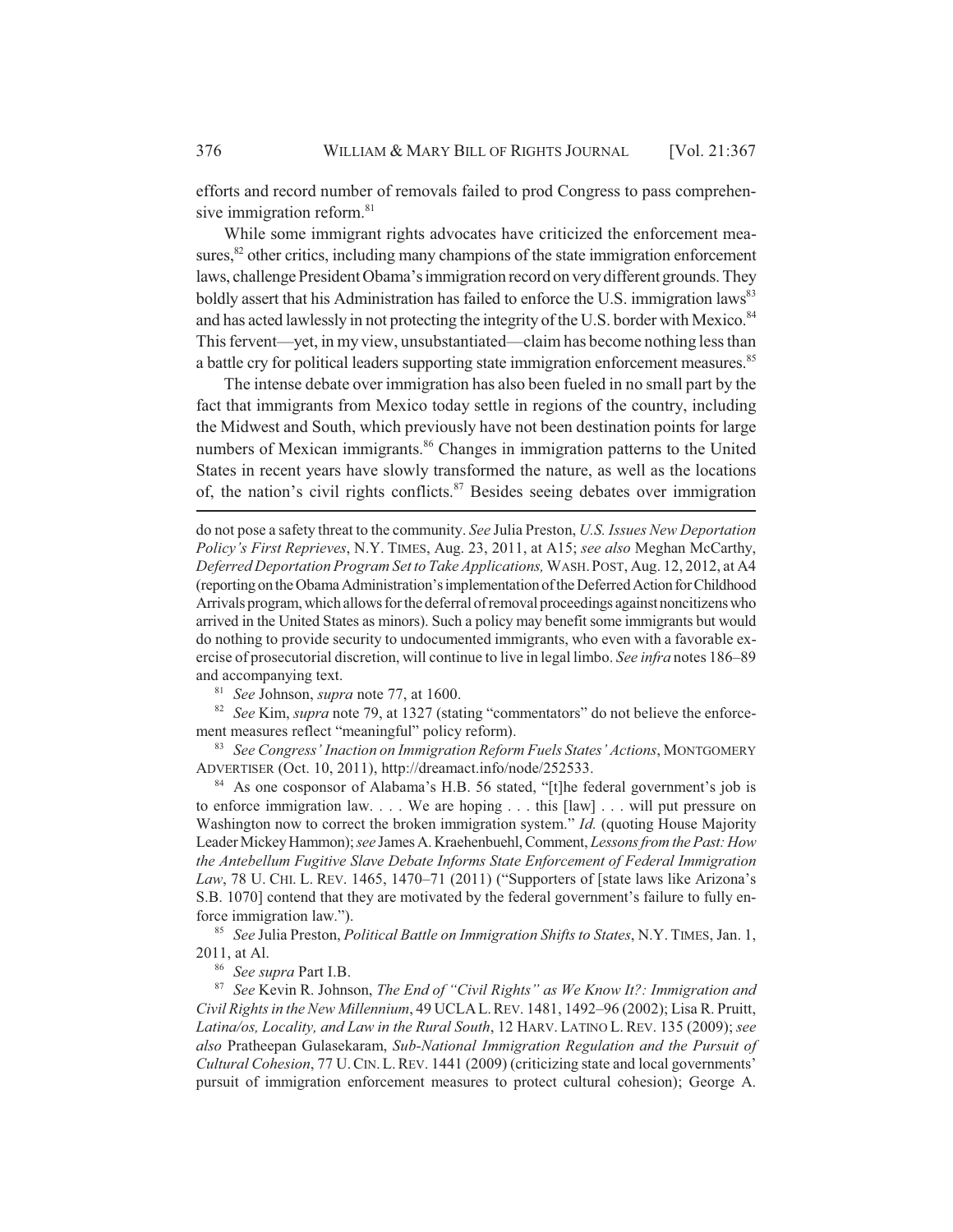inflame the nation,<sup>88</sup> eligibility for driver's licenses and access to a college education, to offer two examples, have emerged as issues of pressing concern to undocumented immigrants (as well as the greater Latina/o community) in states from coast to coast.<sup>89</sup> The ardent, although often unsuccessful, resistance to the rapid proliferation of state immigration enforcement laws has starkly revealed how immigration enforcement has become a core Latina/o civil rights concern in the early twenty-first century.<sup>90</sup>

The negative impacts of the state immigration enforcement laws on immigrants and Latina/os closely track those created by the racial caste system of Jim Crow for African Americans—with the machinery of the justice system serving as an important enforcement tool—that dominated the South for much of the twentieth century.<sup>91</sup> This is true even though many of the current legal challenges to the state laws<sup>92</sup> center on the ostensibly race-neutral claim that the states are intruding on the federal power to regulate immigration and thus that federal immigration laws preempt certain provisions of state laws.<sup>93</sup>

Claims based on the Equal Protection Clause of the Fourteenth Amendment and allegations of invidious racial discrimination have not been the centerpiece of the U.S. government's legal challenges to the immigration enforcement laws of Arizona and Alabama.<sup>94</sup> By focusing on the relative distribution of federal and state power

Martínez, *Arizona, Immigration, and Latinos*, 44 ARIZ.ST.L.J. 175, 204 (2012) ("Opponents of immigration—especially Latino immigration—often contend that immigrants pose a threat to American cultural identity or the American way of life.").

<sup>88</sup> *See generally* Catherine Lejeune, *Immigrants in the United States: "Illegal Aliens" on Their Way to Becoming Emergent "Possible Subjects*,*"* EURO. J. OF AM. STUD. 2 (2009).

<sup>89</sup> *See* Kevin R. Johnson, *Driver's Licenses and Undocumented Immigrants: The Future of Civil Rights Law?*, 5 NEV. L.J. 213 (2004); Maria Pabón López, *More Than a License to Drive: State Restrictions on the Use of Driver's Licenses by Noncitizens*, 29 S. ILL. U. L.J. 91 (2004); Sylvia R. Lazos Vargas, *Missouri, the "War on Terrorism," and Immigrants: Legal Challenges Post 9/11*, 67 MO. L. REV. 775 (2002); *see also infra* Part IV.B.

<sup>90</sup> *See infra* Part III.B.

<sup>91</sup> *See* McKanders, *supra* note 63; *see also* Kristina M. Campbell, *The Road to S.B. 1070: How Arizona Became Ground Zero for the Immigrants' Rights Movement and the Continuing Struggle for Latino Civil Rights in America*, 14 HARV. LATINO L. REV. 1, 2–3 (2011) (discussing how the various legal measures directed at immigrants, including S.B. 1070, have "transformed [Arizona] from a place where immigrants and Latinos suffered in relative silence into a home of a vocal, passionate group of advocates whose activism has made Phoenix the modern-day Selma[, Alabama,] in the struggle for immigrant and Latino civil rights in America"). For an analysis of civil rights rhetoric in the advocacy of immigration reform, see Cristina M. Rodriguez, *Immigration and the Civil Rights Agenda*, 6 STAN.J.C.R. &C.L. 125 (2010). *See generally* KEVIN R.JOHNSON, THE "HUDDLED MASSES"MYTH (2004) (analyzing historically the civil rights impacts of the administration and enforcement of U.S. immigration laws).

<sup>92</sup> *See infra* note 133.

<sup>93</sup> *See infra* notes 155–56 and accompanying text.

<sup>94</sup> *See* Mary D. Fan, *Post-Racial Proxies: Resurgent State and Local Anti-"Alien" Laws and Unity-Rebuilding Frames for Antidiscrimination Values*, 32 CARDOZO L.REV. 905 (2011)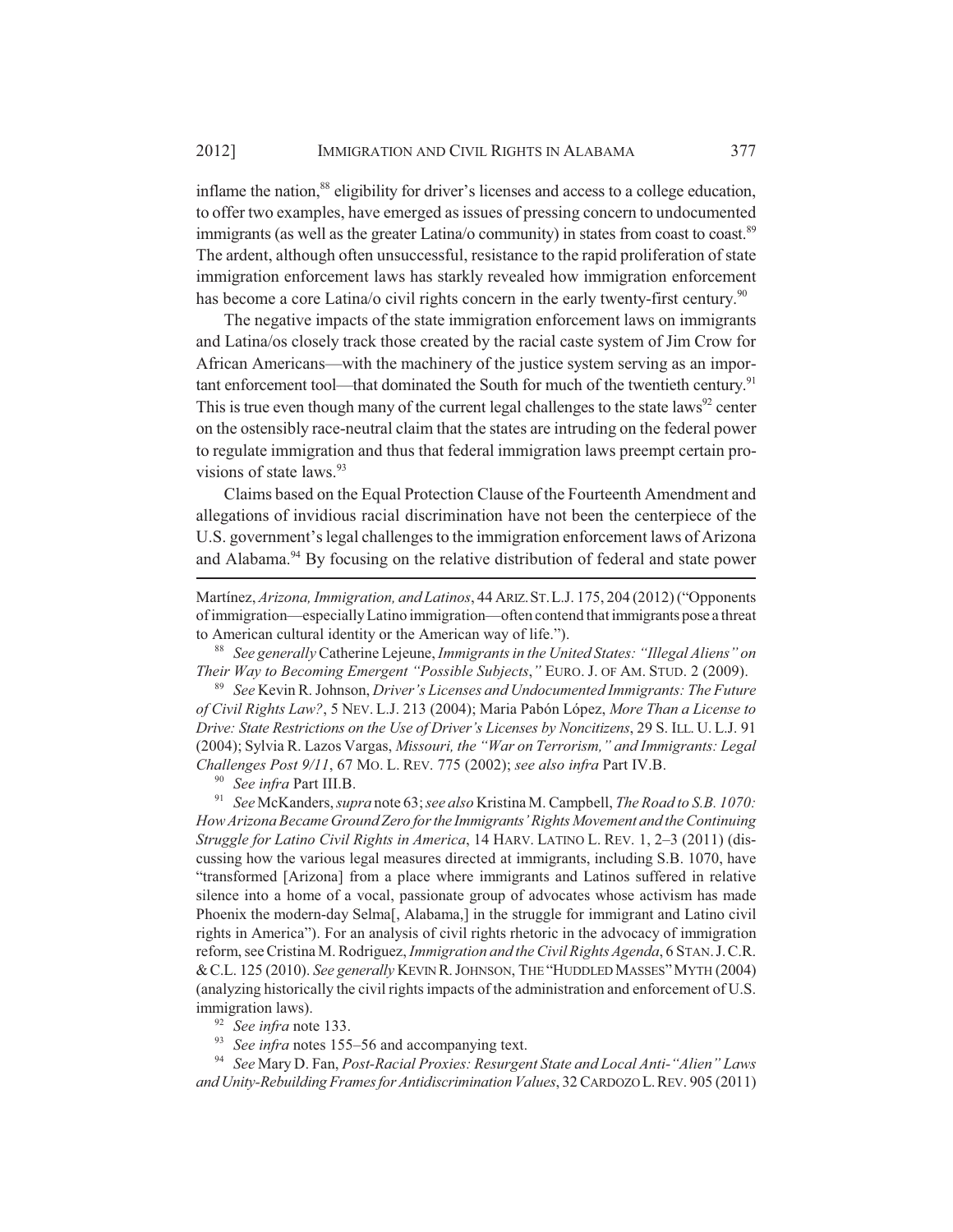over immigration regulation, the much-publicized litigation over current state immigration enforcement laws harkens back to the uneasy memories of the "states' rights" defense of racial segregation in Jim Crow America.<sup>95</sup>

The sensitivity of the modern immigration debate—and the underlying salience of race—can be seen in two contemporary American controversies touching on immigration and citizenship: (1) the debate over birthright citizenship in the U.S. Constitution; $96$  and (2) the claim of a loosely affiliated group known as the "birthers" that President Barack Obama is foreign-born and therefore constitutionally ineligible to be President.<sup>97</sup> Those controversies provide important insights about the nature of the modern debate over immigration reform in the United States.

#### *A. "Anchor Babies"*

Ratified immediately after the Civil War, the Fourteenth Amendment, at a minimum, was designed to extend citizenship to African Americans, who the Civil War freed from slavery.<sup>98</sup> Section 1 provides that "[a]ll persons born or naturalized in the United States and subject to the jurisdiction thereof, are citizens of the United States and of the State wherein they reside."99 Under the rule of birthright or *jus soli* citizenship, national citizenship with few exceptions, such as in the case of the birth of the children of diplomats, is based on the territory of one's birth,<sup>100</sup> which contrasts with citizenship by blood (*jus sanguinis*), the rule that historically governed citizenship in many nations. $101$ 

<sup>(</sup>analyzing how successful federal preemption challenges to state and local immigration enforcement laws may further equality principles).

<sup>95</sup> *See* Keith Aoki & John Shuford, *Welcome to Amerizona—Immigrants Out!: Assessing "Dystopian Dreams" and "Unusable Futures" of Immigration Reform, and Considering Whether "Immigration Regionalism" Is an Idea Whose Time Has Come*, 38 FORDHAM URB. L.J. 1, 53 (2010) (analyzing the reaction of states to the federal government's immigration policy and the implementation of "anti-immigration measures" at the state level).

<sup>96</sup> *See* Garrett Epps, *The Citizenship Clause: A "Legislative History*,*"* 60 AM.U.L.REV. 331 (2010).

<sup>&</sup>lt;sup>97</sup> See ARTHUR GOLDWAG, THE NEW HATE 4 (2012).

<sup>98</sup> *See* KEVIN R. JOHNSON ET AL., UNDERSTANDING IMMIGRATION LAW 459–74 (2009) (reviewing the fundamentals of U.S. citizenship law).

<sup>&</sup>lt;sup>99</sup> U.S. CONST. amend. XIV, § 1.

<sup>&</sup>lt;sup>100</sup> For analysis of the history of the citizenship clause of the Fourteenth Amendment and a vigorous defense of birthright citizenship, see Epps, *supra* note 96; *see also* Rachel E. Rosenbloom, *Policing the Borders of Birthright Citizenship: Some Thoughts on the New (and Old) Restrictionism*, 51 WASHBURN L.J. 311 (2012) (analyzing the history of political efforts to curtail the Fourteenth Amendment's provision for birthright citizenship).

<sup>101</sup> *See* Patrick Weil, *Access to Citizenship: A Comparison of Twenty-Five Nationality Laws*, *in* CITIZENSHIP TODAY 17, 17–21 (T. Alexander Aleinikoff & Douglas Klusmeyer eds., 2001).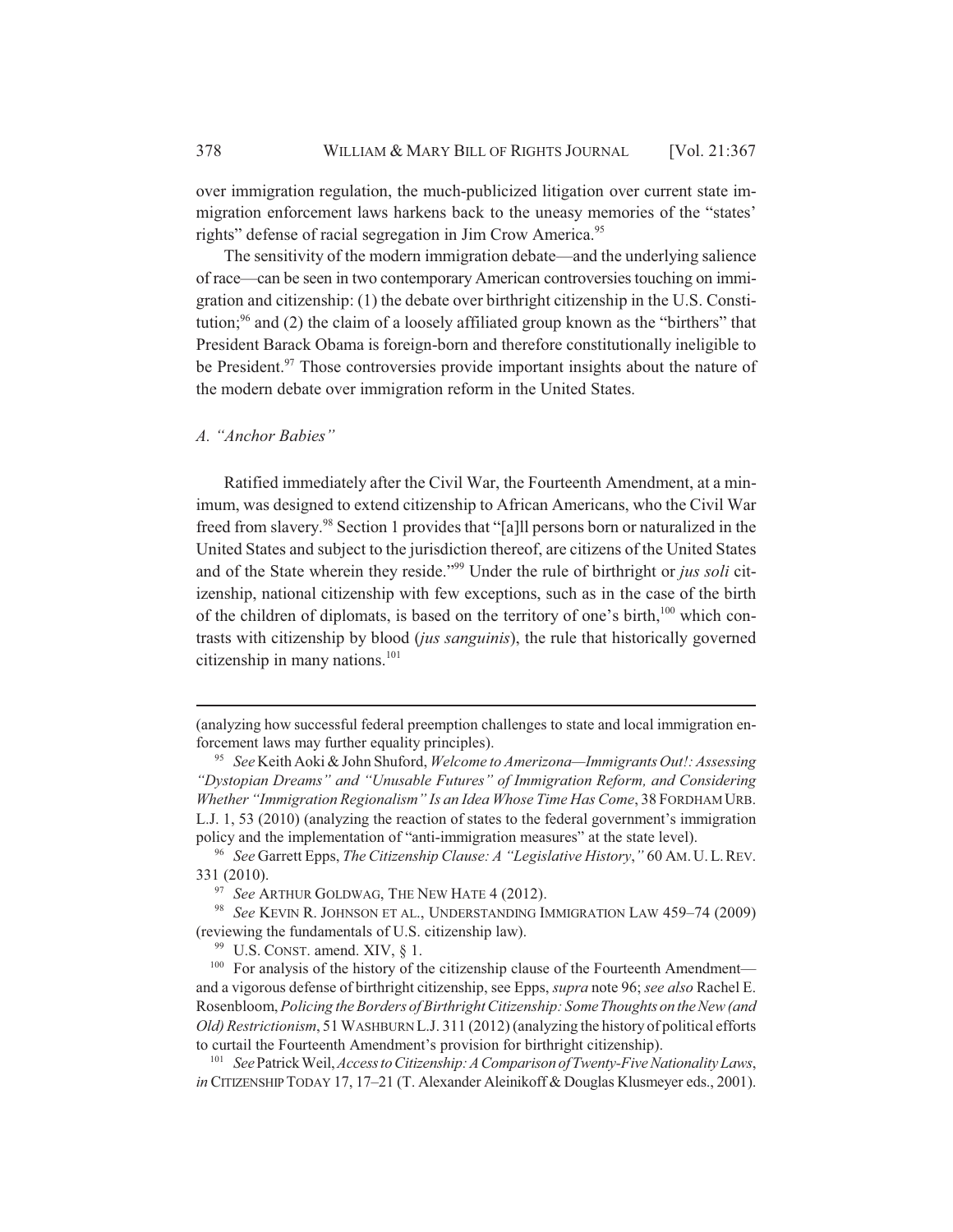Contributing to the tensions that culminated in the Civil War, the Supreme Court's watershed decision in *Dred Scott v. Sandford*<sup>102</sup> made clear to the nation, if not the world, that race was a central ingredient to U.S. citizenship in antebellum America. Racial prerequisites also historically have been integral to U.S. naturalization laws.<sup>103</sup>

Under the original American naturalization law passed in 1790, eligibility for naturalization was limited to "white" immigrants.<sup>104</sup> After ratification of the Fourteenth Amendment, Congress amended the law to make persons of African ancestry eligible for citizenship as well.<sup>105</sup> As a result, the largest group of immigrants denied citizenship by the racial naturalization requirements in the post–Civil War period were neither black nor white, but Asian.106 Denied the opportunity to naturalize and become U.S. citizens, Asian immigrants, like African Americans before the Civil War, could not vote and were perpetually disenfranchised from the formal political process.<sup>107</sup>

Today, political leaders and news reports often refer disparagingly to "anchor babies,"108 U.S. citizens born to undocumented parents, and suggest that they are nothing less than a "scourge" on American society.109 Having been born in the United States, these residents are citizens by operation of the Fourteenth Amendment.<sup>110</sup> Opponents of birthright citizenship frequently criticize "anchor babies,"111 who they

<sup>106</sup> *See* Keith Aoki, *A Tale of Three Cities: Thoughts on Asian American Electoral and Political Power After 2000*, 8 ASIAN PAC. AM. L.J. 1, 5 (2002).

<sup>107</sup> *See, e.g.*, United States v. Thind, 261 U.S. 204, 215 (1923) (holding an immigrant from India was not eligible for naturalization); Ozawa v. United States, 260 U.S. 178, 190, 198 (1922) (finding that an immigrant from Japan was not eligible for naturalization); *see also* Aoki, *supra* note 106, at 4–8 (reviewing the history of disenfranchisement of Asian Americans as a consequence of racial exclusions in U.S. naturalization law).

<sup>108</sup> *See* Stephen H. Legomsky, *Portraits of the Undocumented Immigrant*, 44 GA.L.REV. 65, 86 n.52 (2009).

<sup>109</sup> *See, e.g.*, Will Wilkinson, *Arizona's Latest Immigration Idea Makes Sense*, CATO INST. (July 2, 2010), http://www.cato.org/publications/commentary/arizonas-latest-immigration-idea -makes-sense (describing opposition to birthright citizenship for children of non-U.S. citizens).

<sup>111</sup> *See* Laura A. Hernández, *Anchor Babies: Something Less than Equal Under the Equal Protection Clause*, 19 S. CAL. REV. L. & SOC.JUST. 331, 331 (2010) ("[T]here is a real and growing subclass of citizens: children born in the United States to undocumented immigrant

<sup>&</sup>lt;sup>102</sup> 60 U.S. (19 How.) 393 (1857) (holding that a freed slave was not a U.S. citizen for purposes of determining access to the federal courts), *superseded by constitutional amendment*, U.S. CONST. amend. XIV; *see* Kenneth W. Mack, *The Role of Law in the Making of Racial Identity: The Case of Harrisburg's W. Justin Carter*, 18 WIDENER L.J. 1, 3 (2008) (noting how in *Dred Scott* and related cases, the American "legal system had . . . put its imprimatur on an idea, a powerful idea, that United States citizenship was racially coded").

<sup>103</sup> *See* IAN HANEY LÓPEZ, WHITE BY LAW 2–3 (10th anniv. ed. 2006).

<sup>104</sup> Act of March 26, 1790, ch. 3, 1 Stat. 103 (repealed 1795). For the classic treatment of the judicial decisions applying the "whiteness" requirement for citizenship, see LÓPEZ, *supra* note 103.

<sup>105</sup> Act of July 14, 1870, ch. 254, 16 Stat. 254, 256.

<sup>110</sup> *See* United States v. Wong Kim Ark, 169 U.S. 649 (1898).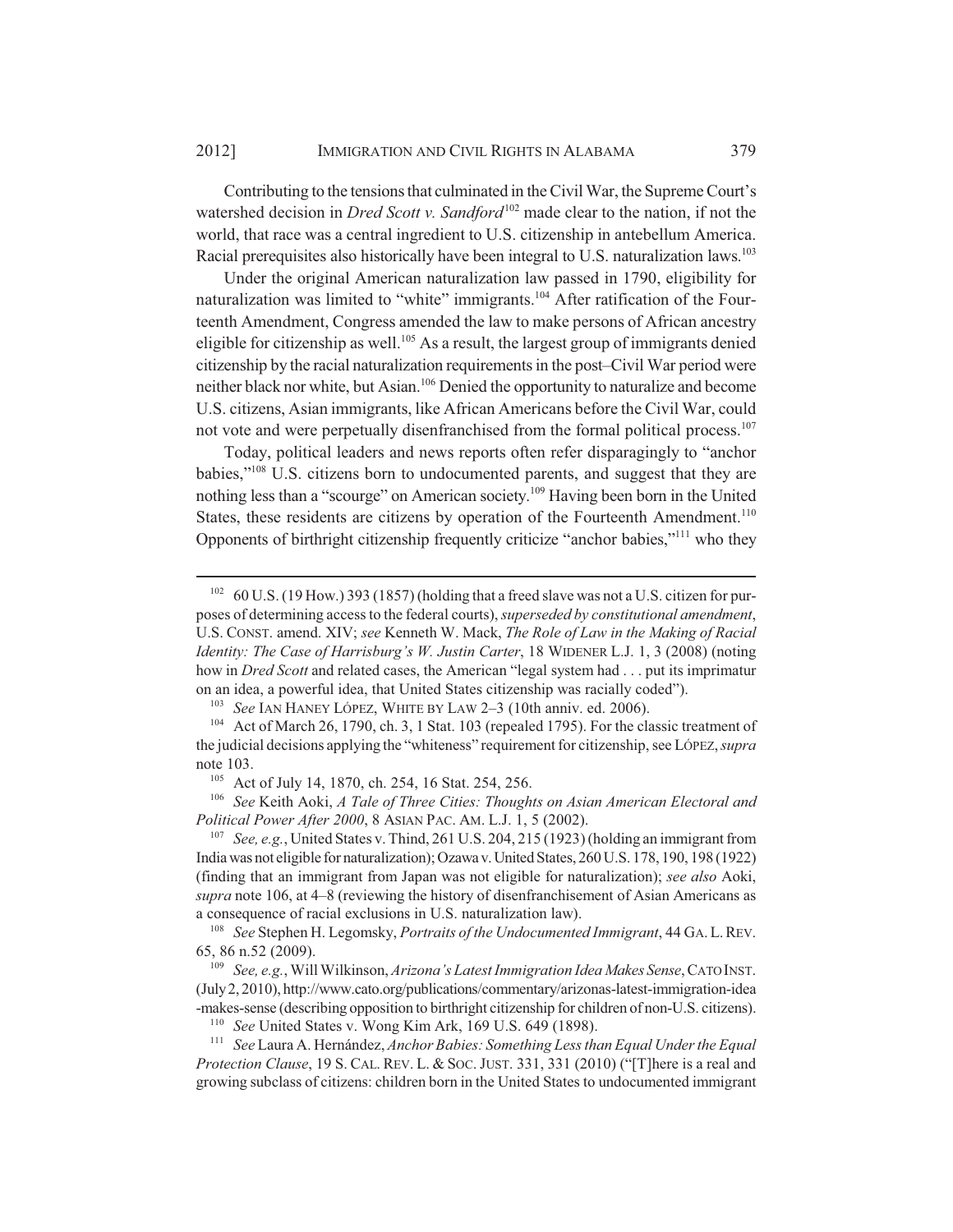allege seek to secure legal immigration status in the United States for their family members and propagate what is disparaged as "chain migration."<sup>112</sup>

The current attacks on "anchor babies" build on negative racial, gender, and class stereotypes in U.S. society about Latina/os, especially the stereotypical poor, fertile Latina who gives birth young and often to access U.S. citizenship for her offspring and the public benefit system.<sup>113</sup> Racially charged terminology is common to the debate over immigration in the United States. The denigration of "aliens" and "illegal aliens" can be heard frequently in modern times, with these terms often used as a proxy—racial code for use in polite company, if you will—for Latina/os.<sup>114</sup>

Once a supporter of comprehensive immigration reform,<sup>115</sup> Senator Lindsay Graham (R-SC) offered mainstream credibility to the call for the reevaluation of birthright citizenship by calling for its outright abolition through amendment of the Fourteenth Amendment. He stated that:

> People come here to have babies. . . . *They* come here to drop a child. It's called "drop and leave." To have a child in America, *they* cross the border, *they* go to the emergency room, have a child, and that child's automatically an American citizen. That shouldn't be the case. That attracts people here for all the wrong reasons.<sup>116</sup>

parents. Pejoratively described as 'anchor babies,' these citizen children suffer from misguided attempts at immigration control by municipal and state governments." (footnote omitted)).

<sup>112</sup> The claim that "anchor babies" facilitate "chain immigration" is often overstated in the public debate over birthright citizenship. Under U.S. immigration law, a U.S. citizen child cannot petition for their parents to obtain legal status until the child is twenty-one. Immigration and Nationality Act  $\S 201(b)(2)(A)(i)$ ,  $\S U.S.C. \S 1151(b)(2)(A)(i)$  (2006). It thus would take many years for an "anchor baby" to attempt to help his or her parents, or other family members, become lawful permanent residents. *See* Jennifer M. Chacón, *Civil Rights, Immigrants' Rights, Human Rights: Lessons from the Life and Works of Dr. Martin Luther King, Jr.*, 32 N.Y.U. REV. L. & SOC. CHANGE 465, 472 n.36 (2008).

<sup>113</sup> *See* Allison S. Hartry, *Birthright Justice: The Attack on Birthright Citizenship and Immigrant Women of Color*, 36 N.Y.U.REV.L.&SOC.CHANGE 57, 60, 81–82 (2012); Gebe Martinez et al., *Birthright Citizenship Debate Is a Thinly Veiled Attack on Immigrant Mothers*, CENTER FOR AM. PROGRESS (Aug. 18, 2010), http://www.americanprogress.org /issues/2010/08/citizenship\_debate.html.

<sup>114</sup> *See* Keith Cunningham-Parmeter, *Alien Language: Immigration Metaphors and the Jurisprudence of Otherness*, 79 FORDHAM L.REV. 1545 (2011); Kevin R. Johnson, *"Aliens" and the U.S. Immigration Laws: The Social and Legal Construction of Nonpersons*, 28 U. MIAMI INTER-AM.L.REV. 263, 269 (1997). *See generally* MAE M.NGAI, IMPOSSIBLE SUBJECTS: ILLEGAL ALIENS AND THE MAKING OF MODERN AMERICA (2004) (examining the emergence of "illegal aliens" in the modern United States).

<sup>115</sup> *See* Charles E. Schumer & Lindsey O. Graham, *The Right Way to Mend Immigration*, WASH.POST, Mar. 19, 2010, at A23; Andy Barr, *Graham Eyes 'Birther Citizenship*,*'* POLITICO (July 29, 2010, 5:14 PM), http://www.politico.com/news/stories/0710/40395.html.

<sup>116</sup> Barr, *supra* note 115 (emphasis added) (quoting Senator Graham).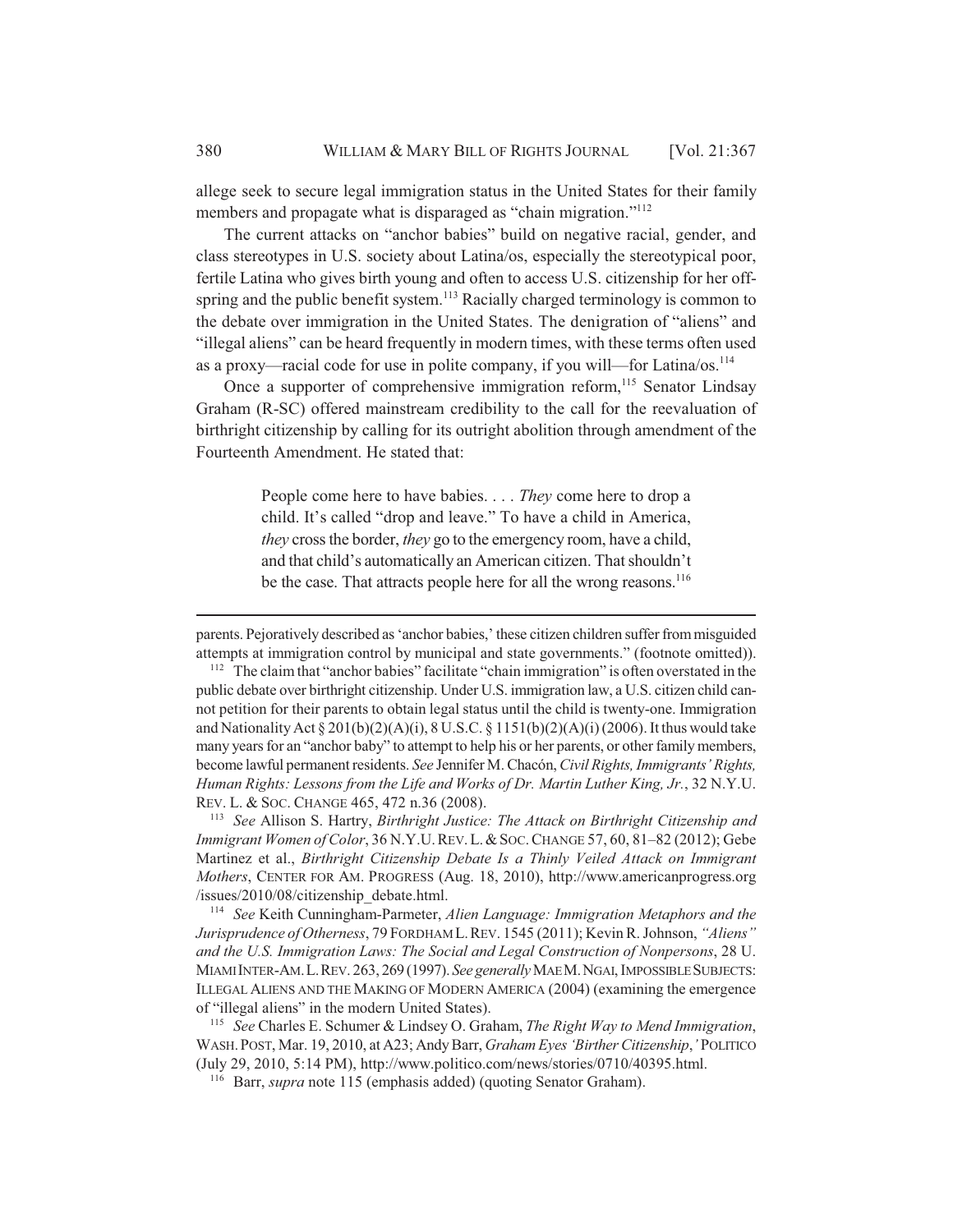The debate over birthright citizenship influences policy and proposals for changes in the law. As is well-known, the Arizona legislature passed the controversial immigration enforcement law known as S.B.  $1070$ .<sup>117</sup> Roughly contemporaneously, the legislature also considered a bill that would have prohibited state and local officials from issuing birth certificates to the children of undocumented immigrants,<sup>118</sup> a move clearly intended to undercut birthright citizenship under the Fourteenth Amendment. The state also passed a panoply of immigration and related measures, including a ban on teaching ethnic studies in public schools, which was unquestionably focused on Chicana/o Studies (and thus, by definition, on persons of Mexican ancestry).<sup>119</sup>

Florida has gone even further in its efforts to punish "anchor babies." It made all students, including U.S. citizens born on American soil, ineligible for in-state fees at public colleges and universities if they cannot prove the lawful immigration status of *their parents*. 120 U.S. citizens thus are punished for the immigration status of their parents. The constitutionality of the policy, which affects many Latina/o college students in Florida who are U.S. citizens, was successfully challenged as a violation of the U.S. Constitution.<sup>121</sup>

While public debates over citizenship today are often not as overtly about race as they were in antebellum America, citizenship restrictions at some level represent a response to the changing racial demographics of modern immigration, as well as changes in immigrant destinations. The last decades have seen increasing numbers of Mexican immigrants moving to the South, including places like Alabama, Georgia, and South Carolina,<sup>122</sup> all of which in recent years passed state immigration enforcement laws.

<sup>117</sup> *See* Arizona v. United States, 132 S. Ct. 2492, 2947–98 (2012) (affirming preliminary injunction of three of four provisions of S.B. 1070).

<sup>118</sup> *See* Keith Aoki, *Arizona—Pick On Someone Your Own Size*, SFGATE, June 17, 2012, http://www.sfgate.com/opinion/openforum/article/Arizona-pick-on-someone-your-own-size -3184596.php.

<sup>119</sup> *See* Nicholas B. Lundholm, Law and Policy Note, *Cutting Class: Why Arizona's Ethnic Studies Ban Won't Ban Ethnic Studies*, 53 ARIZ. L. REV. 1041, 1042–43, 1047 (2011). Professor Mary Romero has analyzed how an activist group in Arizona known as Mothers Against Illegal Aliens advocated the passage of a series of laws designed to punish undocumented immigrants living in the United States as well as Latina/os generally. *See* Mary Romero, *Are Your Papers in Order?: Racial Profiling, Vigilantes, and "America's Toughest Sheriff*,*"* 14 HARV. LATINO L. REV. 337, 352–54 (2011).

<sup>120</sup> *See* Linda Greenhouse, *Sins of the Parents*, N.Y. TIMES OPINIONATOR (Nov. 30, 2011, 9:00 PM), http://opinionator.blogs.nytimes.com/2011/11/30/sins-of-the-parents/. A district court invalidated the university restrictions on Equal Protection grounds. *See* Ruiz v. Robinson, 2012 U.S. Dist. LEXIS 124209, No. 11-CV-23776-K-M-M (S.D. Fla. Aug. 31, 2012).

<sup>121</sup> *See* Greenhouse, *supra* note 120.

<sup>122</sup> *See supra* notes 84–90 and accompanying text.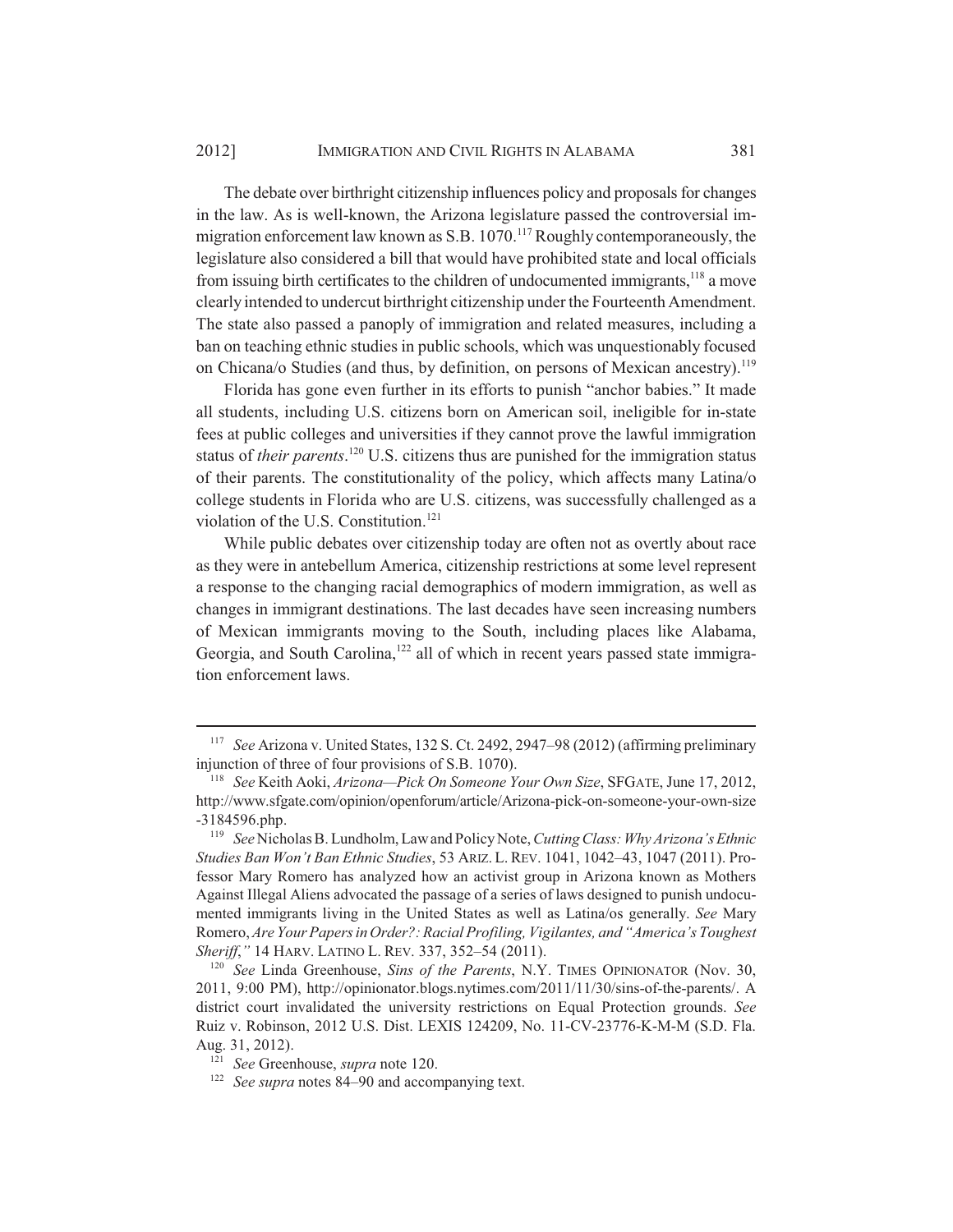#### **States with Largest Hispanic Population Growth, 2000–2010**<sup>123</sup>

| State (rank among all states) | Growth (Percentage) |
|-------------------------------|---------------------|
| South Carolina (1)            | 148                 |
| Alabama (2)                   | 145                 |
| Georgia (9)                   | 96                  |

#### *B. The "Birthers"*

Section 1 of Article II of the U.S. Constitution provides that "[n]o person except *a natural born Citizen* . . . shall be eligible to the Office of President."124 The United States, in electing as president, Barack Obama, whose father was Kenyan, saw the emergence of the unprecedented "birther" movement. The "birthers" claim that President Obama, the first African-American President, was in fact not born in the United States, is not a citizen by birth under the Fourteenth Amendment, and is therefore ineligible for the Presidency.<sup>125</sup>

The challenge to Barack Obama's constitutional eligibility for the Presidency persists even though he has provided proof of his birth in Hawaii, which makes him a U.S. citizen under the Constitution.<sup>126</sup> In stark contrast, the fact that Barack Obama's opponent in the 2008 election, Senator John McCain, who is white, was undisputedly born not in the territorial United States but in the Panama Canal Zone and, in the

<sup>126</sup> *See Birthers Unconvinced by Obama's Certificate*, NPR (Apr. 28, 2011), http://www. npr.org/2011/04/28/135808711/birthers-unconvinced-by-obamas-certificate. In 2012, Maricopa County Sheriff Joe Arpaio, the subject of a scathing Justice Department report documenting rampant and systemic civil rights violations of Latina/os and immigrants, *see* Letter from Thomas E. Perez to Bill Montgomery (Dec. 15, 2011), *available at* http://www.justice.gov /crt/about/spl/documents/mcso\_findletter\_12-15-11.pdf, announced that there was probable cause for further investigation into whether President Obama was born outside the United States. *See* Ross D. Franklin, *Arizona Sheriff Unveils Obama Birth Probe*, USA TODAY (Mar. 1, 2012), http://usatoday30.usatoday.com/news/nation/story/2012-03-01/arizona-sheriff -joe-arpaio-obama-birth-certificate/53318688/1. The Department of Justice later filed suit for discriminatory and unconstitutional law enforcement practices by the Maricopa County Sheriff's Office. *See Assistant Attorney General for the Civil Rights Division Thomas E. Perez Speaks at the Maricopa County Press Conference*, U.S. DEP'T OF JUST. (May 10, 2012), http://www.justice.gov/crt/opa/pr/speeches/2012/crt-speech-120510.html.

<sup>&</sup>lt;sup>123</sup> PEW HISPANIC CTR., PEW RESEARCH CTR., CENSUS 2010: 50 MILLION LATINOS: HISPANICS ACCOUNT FOR MORE THAN HALF OF NATION'S GROWTH IN PAST DECADE 2 (2011), *available at* http://www.pewhispanic.org/files/reports/140.pdf.

<sup>&</sup>lt;sup>124</sup> U.S. CONST. art. II,  $\S$  1 (emphasis added).

<sup>125</sup> *See* Stephen Parks, *The Birthers' Attacks and the Judiciary's Article III "Defense" of the Obama Presidency*, 38 S.U. L. REV. 179, 180 (2010); *see also* Samuel G. Freedman, *In Untruths About Obama, Echoes of a Distant Time*, N.Y.TIMES, Nov. 1, 2008, at A21 (discussing the campaign to label Obama as a Muslim as an effort to make him seem un-American); Frank Rich, *The Obama Haters' Silent Enablers*, N.Y. TIMES, June 14, 2009, at WK8.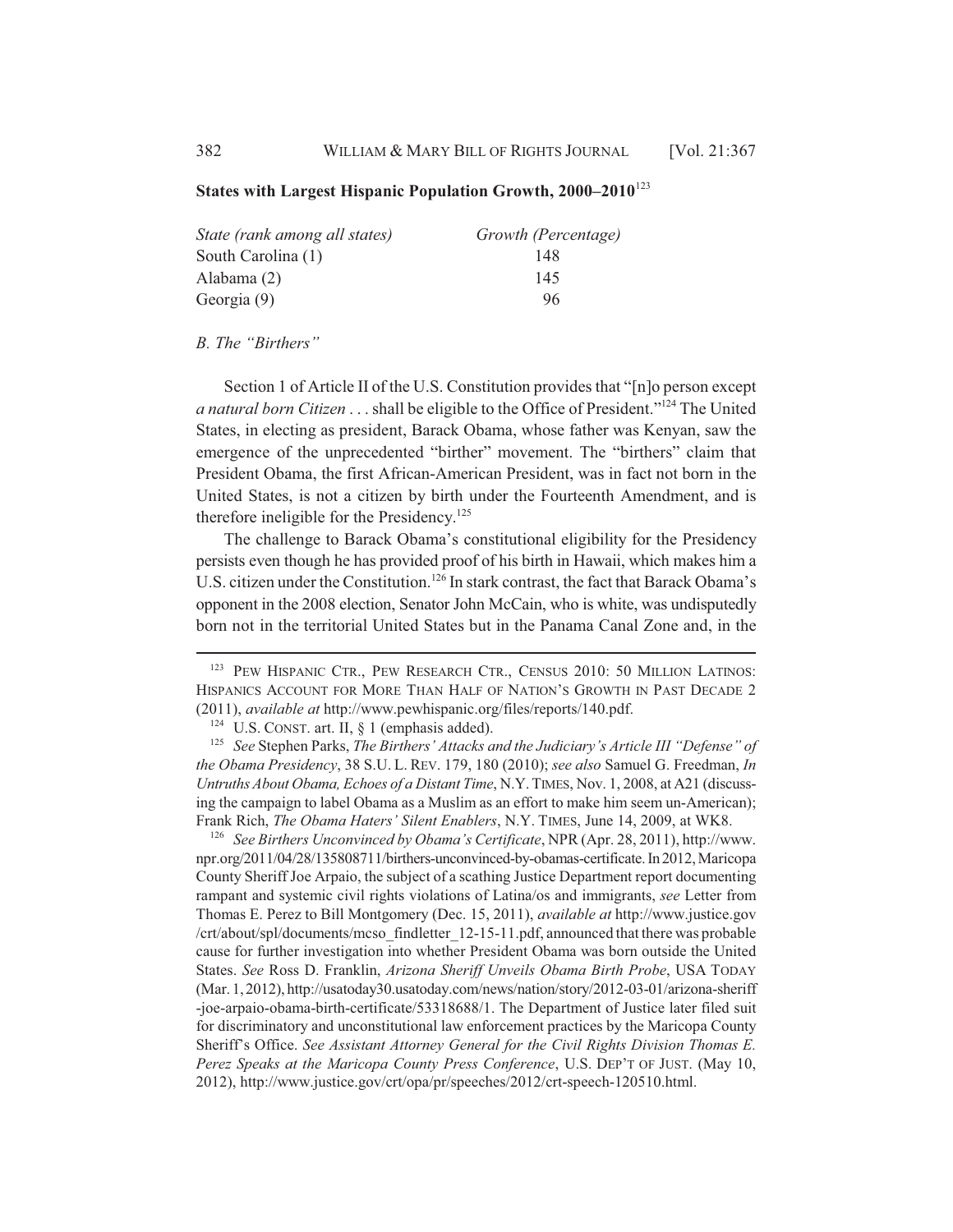view of at least one prominent legal scholar, is not a "natural born citizen" eligible to be President, failed to generate much public attention or controversy.<sup>127</sup>

The claim that President Obama is constitutionally ineligible for the Presidency has placed into doubt, in the minds of a vocal minority of Americans,<sup>128</sup> the legitimacy of his entire Administration. The birther controversy highlights the intersection of race and citizenship.<sup>129</sup> It demonstrates how people of color—even the duly elected President of the United States—whether legal citizens or not, must struggle for full membership in U.S. society, thus belying the notion that the election of President Obama demonstrates that we now live in a post-racial America.<sup>130</sup>

#### *C. The Failure of Comprehensive Immigration Reform*

The harsh debate over immigration, replete with frequent nasty attacks on "illegals," "anchor babies," and President Obama's legitimacy as President, continues. As a result, Congress has been stymied in its efforts to pass comprehensive national immigration reform.<sup>131</sup> State and local governments enthusiastically filled a perceived void in effective federal enforcement of the immigration laws, moving to slow down increased migration to their jurisdictions from Mexico by making the lives of all persons of Mexican ancestry in the state nothing less than miserable.<sup>132</sup>

In 2011, the legislatures of the states of Alabama, Georgia, and South Carolina all passed strict immigration enforcement measures.<sup>133</sup> Unsettling demographic change,134 combined with Congress's failure to reform an immigration system that

<sup>127</sup> *See* Gabriel J. Chin, *Why Senator John McCain Cannot Be President: Eleven Months and a Hundred Yards Short of Citizenship*, 107 MICH. L. REV. FIRST IMPRESSIONS 1, 2 (2008).

<sup>&</sup>lt;sup>128</sup> *See, e.g.*, THE BIRTHERS, http://www.birthers.org (last visited Dec. 6, 2012).

<sup>&</sup>lt;sup>129</sup> *See supra* notes 102–07 and accompanying text.

<sup>130</sup> *See* Angela Onwuachi-Willig & Mario L. Barnes, *The Obama Effect: Understanding Emerging Meanings of "Obama" in Anti-Discrimination Law*, 87 IND.L.J. 325, 325 (2012) ("The election of Barack Obama to the U.S. presidency on November 4, 2008, prompted many declarations from journalists and commentators about the arrival of a post-racial society, a society in which race is no longer meaningful.").

<sup>&</sup>lt;sup>131</sup> *See infra* notes 133–35 and accompanying text.

<sup>132</sup> *See, e.g.*, Cent. Ala. Fair Hous. Ctr. v. Magee, 835 F. Supp. 2d 1165, 1170 (M.D. Ala. 2011) (describing Representative Mickey Ray's view that the purpose of Alabama's immigration law as to make an illegal immigrant's life "difficult").

<sup>133</sup> *See* Georgia Latino Alliance for Human Rights v. Deal, 793 F. Supp. 2d 1317 (N.D. Ga. 2011), *aff'd in part*, *rev'd in part sub nom.*, Georgia Latino Alliance for Human Rights v. Governor of Georgia, 691 F.3d 1250 (11th Cir. 2012); United States v. Bentley, 813 F. Supp. 2d 1282 (N.D. Ala. 2011), *aff'd in part*, *rev'd in part*, United States v. Alabama, 691 F.3d 1269 (11th Cir. 2012); Complaint, Lowcountry Immigration Coal. v. Haley, No. 2:11- CV-02779-RMG (D.S.C. Oct. 12, 2011).

<sup>134</sup> *See supra* notes 86–87 and accompanying text.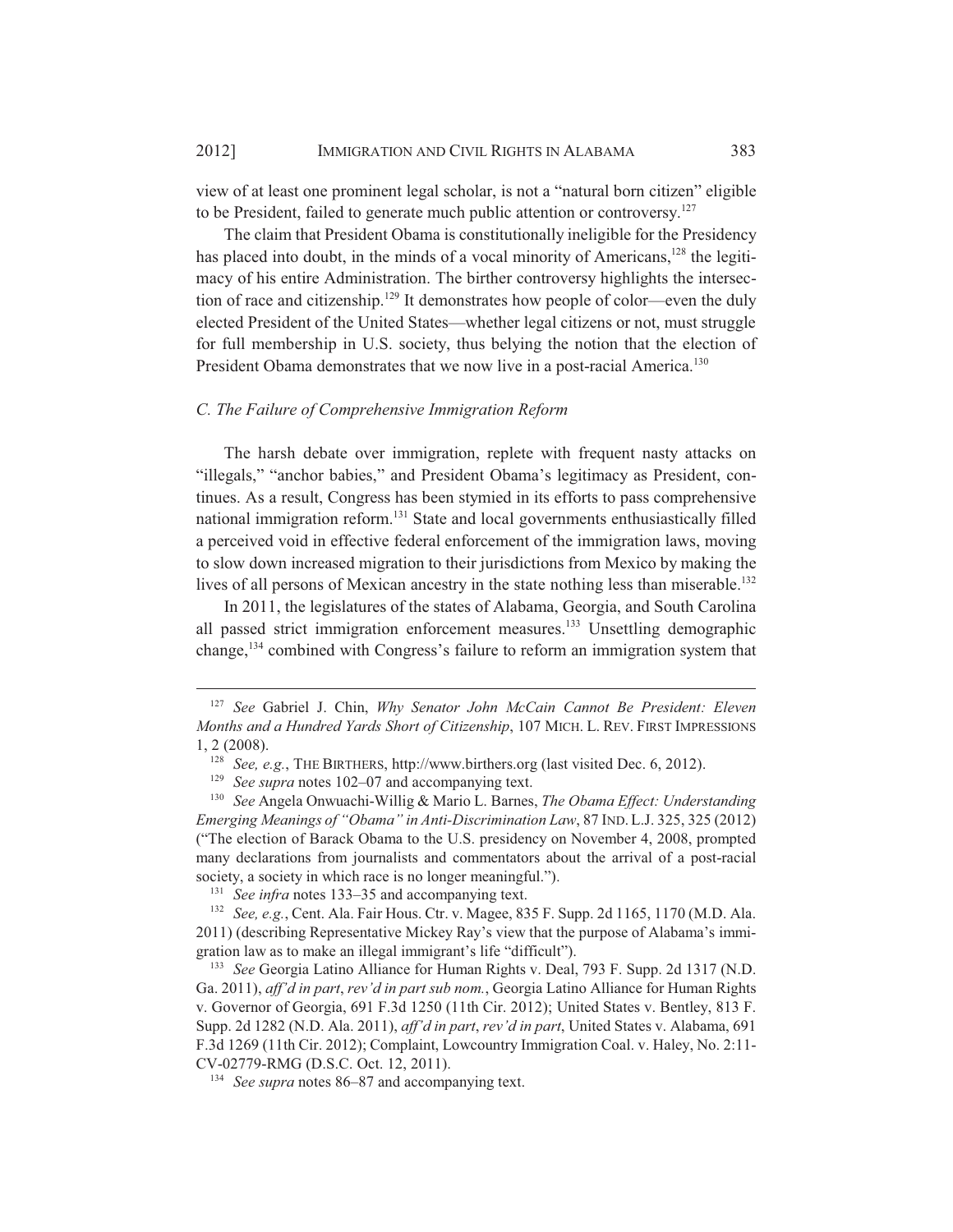commentators across the political spectrum vigorously criticize,<sup>135</sup> contributed to the partisan political dynamics resulting in the passage of "get tough on immigrant" measures by several states. Alabama is simply the latest state to act—and act decisively it did.

As will be discussed, there is considerable uncertainty today about the extent of the power of the states to participate in the enforcement of the immigration laws.<sup>136</sup> Despite that uncertainty, states have not shied away from passing their own immigration enforcement legislation.<sup>137</sup> Although the legal debate centers on state versus federal power over immigration enforcement, immigrant and Latina/o advocacy groups, as well as many Latina/os, see the stakes in terms of the civil rights of immigrants and Latina/os. $138$ 

# III. THE U.S. GOVERNMENT'S CHALLENGE TO ALABAMA'S IMMIGRATION ENFORCEMENT LAW

Many iconic incidents in U.S. civil rights history—from Governor George Wallace proclaiming "Segregation now! Segregation tomorrow! Segregation forever!" in his 1963 inaugural address, to Birmingham Police Chief Bull Connor unleashing fire hoses on peaceful civil rights marchers—are set in Alabama and, despite the passage of roughly half a century, remain indelibly imprinted on the national imagination.<sup>139</sup> Echoing the segregationists who invoked "states' rights" as a defense to the intervention of the U.S. government to guarantee the civil rights of African Americans, political leaders in the South and elsewhere today oppose the attempts of the U.S. government to defend the civil rights of immigrants through lawsuits challenging the proliferating state immigration enforcement laws.<sup>140</sup>

<sup>&</sup>lt;sup>135</sup> *See infra* notes 183–87 and accompanying text (summarizing the Obama Administration's removal campaigns and President Bush's recognition of the hardships undocumented immigrants face in the United States).

<sup>136</sup> *See infra* Part III.A.

<sup>&</sup>lt;sup>137</sup> *See supra* notes 1–2 and accompanying text.

<sup>138</sup> *See* Kevin R. Johnson, *Public Perception and the Law in* Arizona v. United States, JURIST (Apr. 29, 2012), http://jurist.org/forum/2012/04/kevin-johnson-arizona.php; *see also* Michael A. Olivas, *The Political Efficacy of* Plyler v. Doe*: The Danger and the Discourse*, 45 U.C. DAVIS L.REV. 1, 15–16 (2011) (characterizing state and local immigration enforcement measures as "a racial, ethnic, and national origin 'tax' that will only be levied upon certain groups, certain to be Mexicans in particular, or equally likely, Mexican Americans").

<sup>&</sup>lt;sup>139</sup> HARVARD SITKOFF, THE STRUGGLE FOR BLACK EQUALITY, 1954–1980, at 145, 156 (1981); *see also* William Arrocha, *From Arizona's S.B. 1070 to Georgia's H.B. 87 and Alabama's H.B. 56: Exacerbating the Other and Generating New Discourses and Practices of Segregation*, 48 CAL. W. L.REV. 245, 272–77 (2012) (tying H.B. 56 into Alabama's segregationist history and quoting Governor Wallace). *See generally* DIANE MCWHORTER, CARRY ME HOME (2001); WILLIAM WARREN ROGERS ET AL., ALABAMA (1994).

<sup>140</sup> *See* Fan, *supra* note 94, at 908.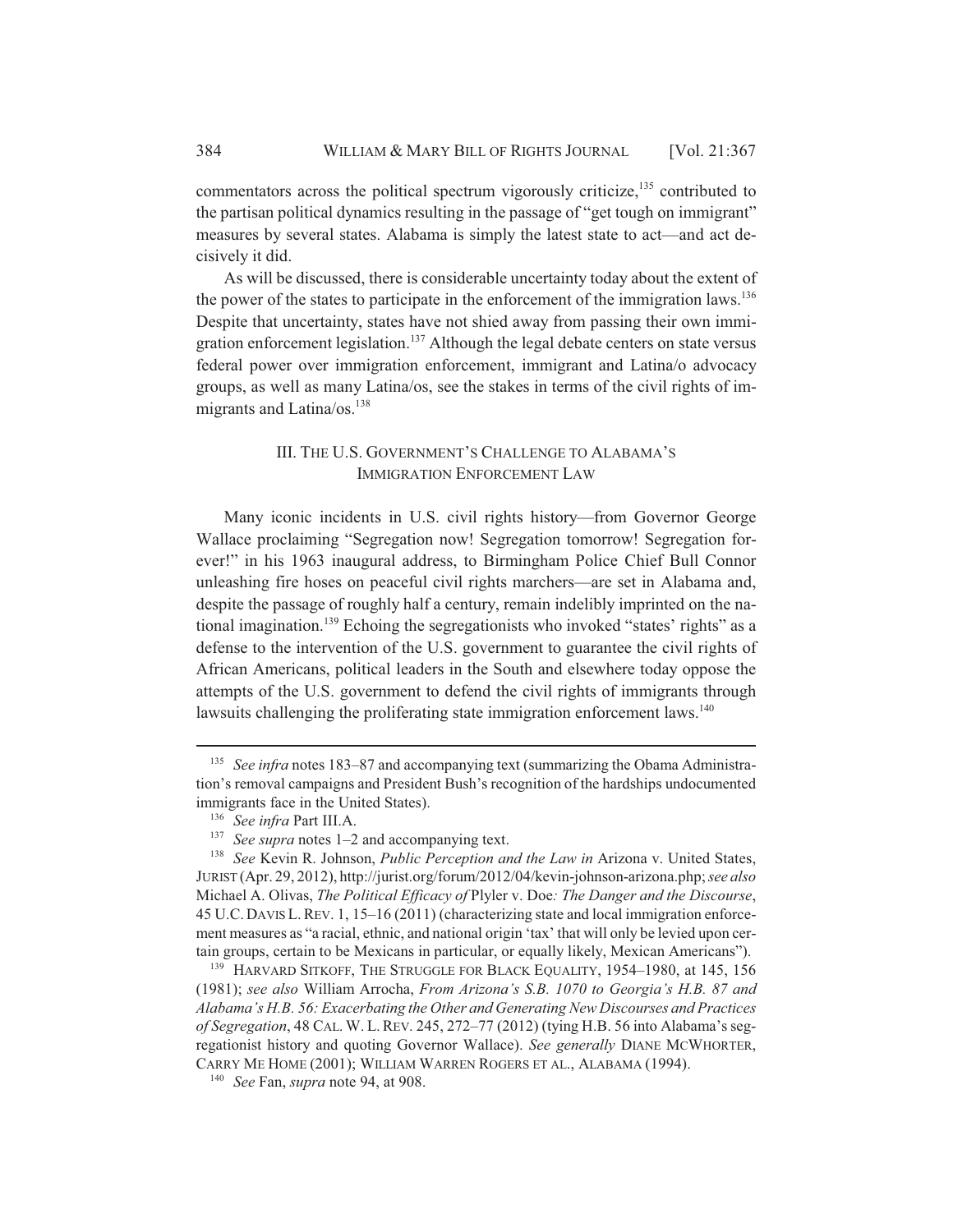In 2011, the legislature of the state of Alabama passed what many observers believed—and state political leaders bragged—was the toughest state immigration enforcement law in the United States.<sup>141</sup> In these times, being tougher than the rest of the states was no small feat. In the last few years, the nation has seen a flood of progressively more unforgiving state and local immigration enforcement laws.<sup>142</sup>

H.B. 56 did not just spontaneously happen, but came after years of political agitation. Increased Latina/o immigration to Alabama—and hostile responses—were precursors to H.B. 56.143 In 2007, the Alabama Policy Institute (API) published an article in the *Huntsville Times* blaming the "vacuum of leadership" by the U.S. government for the influx of undocumented immigrants into the United States.<sup>144</sup> The Institute called for the State to create a commission to formulate "a fair, but tough, plan of action to address illegal aliens."145 Alabama, according to the API, should only welcome immigrants "who want to embrace and assimilate into the culture of the United States."<sup>146</sup>

In response, the Alabama legislature passed a joint resolution forming the Joint Interim Patriotic Immigration Commission to study immigration in Alabama and make recommendations to the legislature.<sup>147</sup> The resolution began by stating that "the debate on illegal immigration continues unabated across the nation and in every state capitol while the unprecedented influx of non-English speaking immigrants requires Alabama policy makers to confront a growing critical public policy crisis."<sup>148</sup> It further stated that "the states must exercise power to investigate, apprehend, detain, and remove illegal aliens."<sup>149</sup>

In 2008, the Commission issued its report that, besides making many recommendations to the federal government to discourage illegal immigration, recommended English-only education, proof of lawful presence to obtain public benefits, and expansion of various activities to enforce the immigration laws.150 Undocumented

<sup>146</sup> *Id.* Immigrants to the United States—especially immigrants from Mexico—historically have been criticized for allegedly failing to assimilate into U.S. society. *See* Kevin R. Johnson, *"Melting Pot" or "Ring of Fire"?: Assimilation and the Mexican-American Experience*, 85 CALIF. L. REV. 1259 (1997).

<sup>141</sup> *See* Deborah Barfield Berry, *Gutierrez Joins Fight Against Alabama Law*, CHI. SUN-TIMES, Nov. 20, 2011, at 6.

<sup>142</sup> *See supra* notes 1–2 and accompanying text.

<sup>143</sup> *See supra* Part I.B.

<sup>144</sup> Alabama Policy Institute, *Proposal to Bring Clarity and a Way Forward to Address Immigration in Alabama*, HUNTSVILLE TIMES, Feb. 20, 2007, *available at* http://www.alabama policy.org/legislative\_update/print.php?ledgeUpdateID=52.

<sup>145</sup> *Id.*

<sup>147</sup> 2007 Ala. Acts 1107.

<sup>148</sup> *Id.*

<sup>149</sup> *Id.*

<sup>150</sup> *See* JOINT INTERIM PATRIOTIC IMMIGR. COMM'N, JOINT INTERIM PATRIOTIC IMMI-GRATION COMMISSION REPORT 8–10 (2007).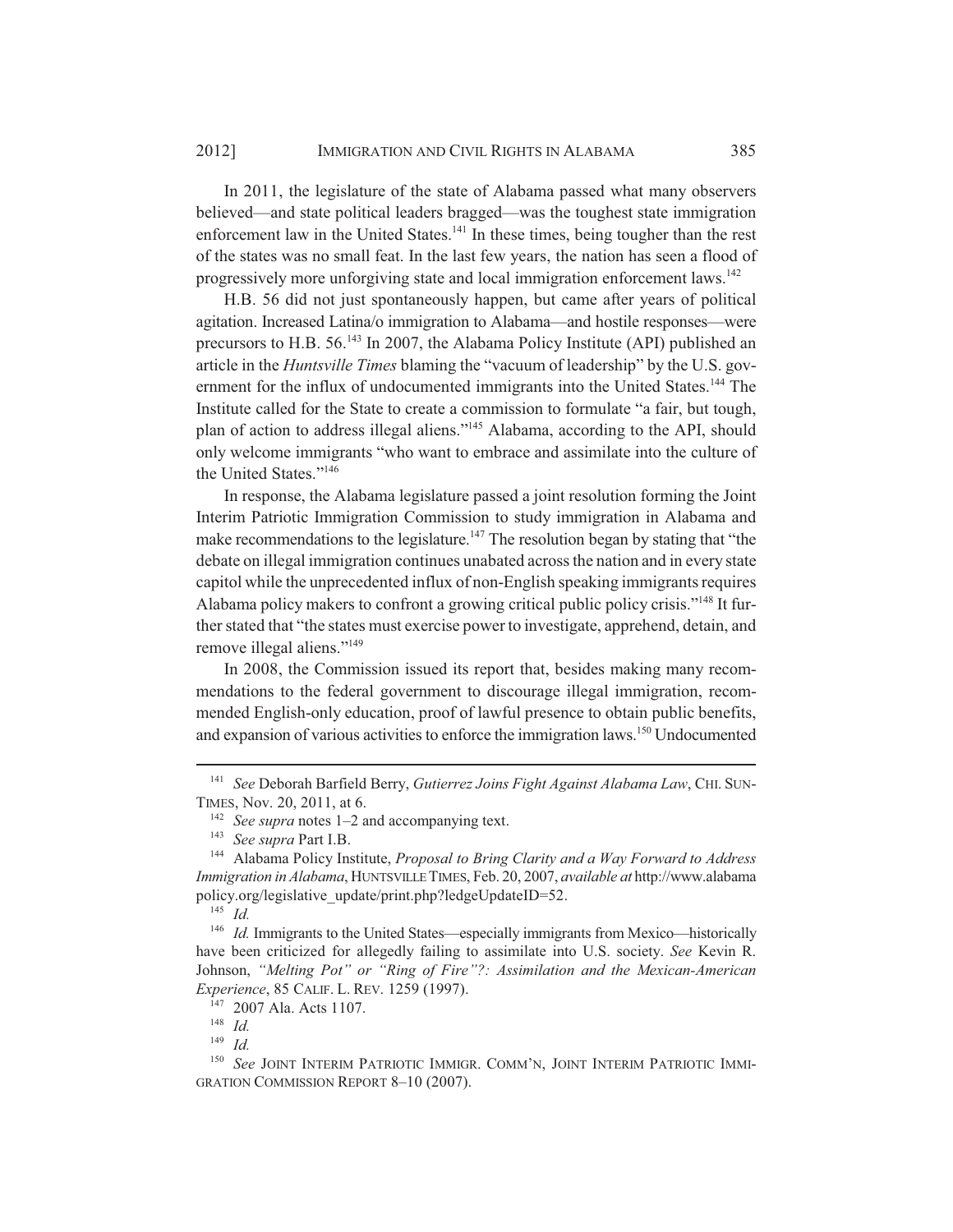immigrants charged with a crime should not be released on bond.<sup>151</sup> The report further recommended that undocumented persons should be prosecuted aggressively and that "illegal immigrants [should] be discouraged from coming to Alabama."152 The cosponsors of H.B. 56, Senator Scott Beason (Vice Chair) and Representative Micky Hammon, served on the Commission.<sup>153</sup> With the Commission's report serving as a blueprint, the Alabama legislature enacted H.B.  $56$  in  $2011$ .<sup>154</sup>

#### *A. The U.S. Government's Challenge to H.B. 56*

Shortly before H.B. 56 was to go into effect, the U.S. Department of Justice challenged the constitutionality of the Alabama immigration enforcement law, as it challenged those enacted in Arizona and South Carolina.155 The challenges were primarily founded on the U.S. Constitution's Supremacy Clause, which makes federal law the "supreme Law of the Land."156 In these race-neutral legal challenges, the U.S. government claimed that the state laws impermissibly intrude on the federal power to regulate immigration and thus violate the Constitution's dictate that federal law is supreme.

To this point, the Supreme Court has not been altogether clear on the role that states can play in the enforcement of federal immigration laws.<sup>157</sup> For example, in De Canas v. Bica,<sup>158</sup> the Court in 1976 stated that the "[p]ower to regulate immigration is *unquestionably exclusively a federal power*"; although that language sounds crystal clear, the Court proceeded to uphold a California law allowing the imposition of sanctions on the employers of undocumented immigrants.159 In 2011, in *Chamber* of Commerce v. Whiting,<sup>160</sup> the Court reiterated federal supremacy over immigration regulation but, at the same time, refused to disturb an Arizona law that allowed the

<sup>151</sup> *See id.* at 9.

<sup>152</sup> *Id.* at 10–11.

<sup>&</sup>lt;sup>153</sup> *See JOINT INTERIM PATRIOTIC IMMIGR. COMM'N, supra* note 150.

<sup>&</sup>lt;sup>154</sup> *See supra* notes 9–11 and accompanying text.<br><sup>155</sup> *See supra* note 133

<sup>&</sup>lt;sup>155</sup> *See supra* note 133.<br><sup>156</sup> IJS CONST art VI

U.S. CONST. art. VI, cl. 2.

<sup>&</sup>lt;sup>157</sup> A number of scholars have advocated greater state and local involvement in immigration regulation. *See, e.g.*, Clare Huntington, *The Constitutional Dimension of Immigration Federalism*, 61 VAND.L.REV. 787 (2008); Peter H. Schuck, *Taking Immigration Federalism Seriously*, 2007 U. CHI. LEGAL F. 57; Peter J. Spiro, *The States and Immigration in an Era of Demi-Sovereignties*, 35 VA. J. INT'L. L. 121 (1994). Other scholars have raised serious questions about the propriety of allowing state and local governments to assist in the enforcement of the U.S. immigration laws. *See, e.g.*, Michael A. Olivas, *Preempting Preemption: Foreign Affairs, State Rights, and Alienage Classifications*, 35 VA. J. INT'L L. 217 (1994); Michael J. Wishnie, *Laboratories of Bigotry? Devolution of the Immigration Power, Equal Protection, and Federalism*, 76 N.Y.U. L. REV. 493 (2001).

<sup>158</sup> 424 U.S. 351 (1976).

<sup>&</sup>lt;sup>159</sup> *Id.* at 354 (emphasis added).

<sup>160</sup> 131 S. Ct. 1968 (2011).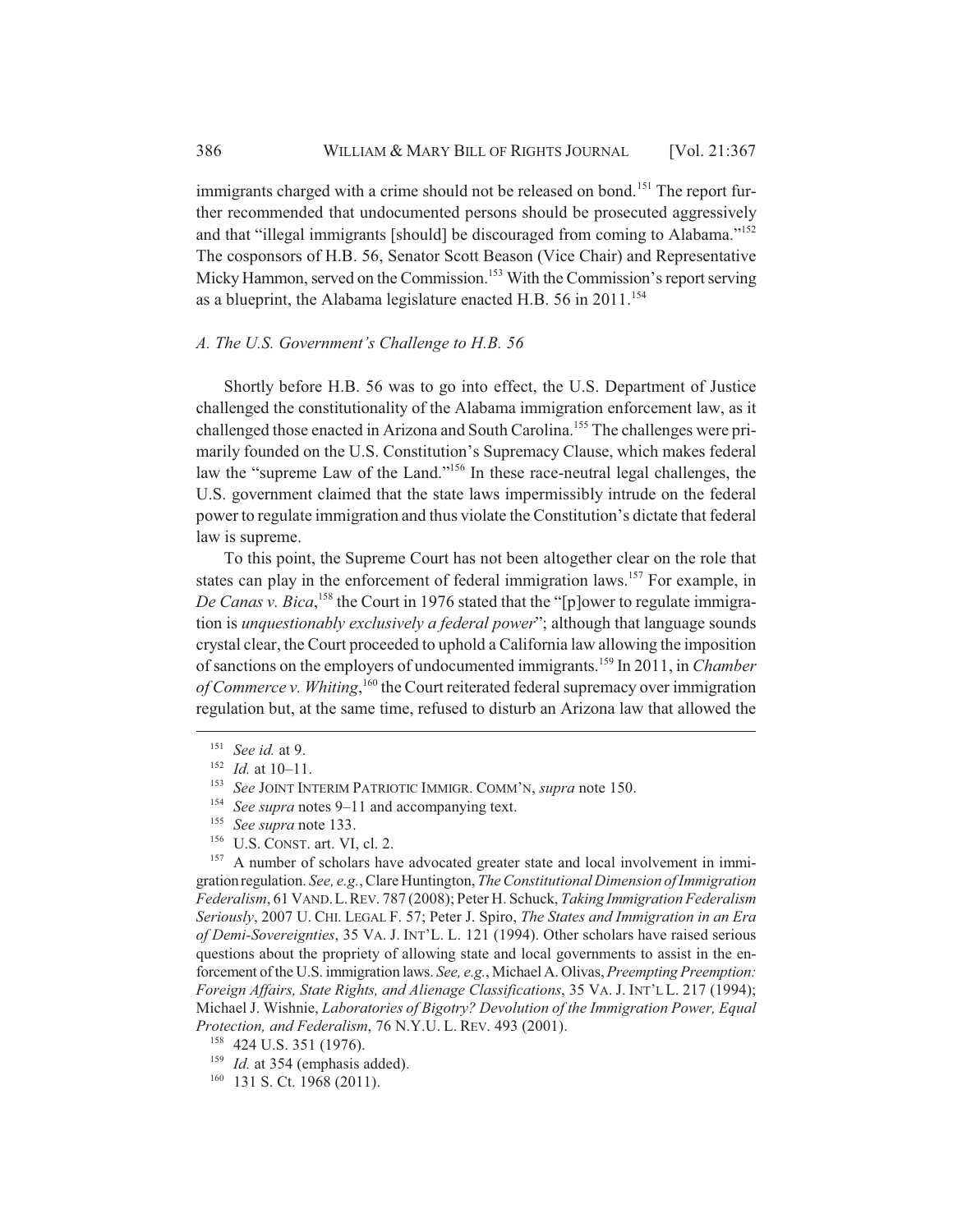state to strip the licenses of businesses that were repeatedly found to employ undocumented immigrants.<sup>161</sup>

In 2011, the U.S. Court of Appeals for the Ninth Circuit struck down four core provisions of Arizona's S.B. 1070.<sup>162</sup> In affirming in part and reversing in part, the Supreme Court reaffirmed federal primacy over immigration but let one of the four provisions—one of the more controversial ones—stand.163 Although including strong language about the primacy of federal power over immigration, the Court did not wholly displace state regulation in the field.<sup>164</sup>

As it had done with respect to Arizona's S.B. 1070, the U.S. Department of Justice challenged certain provisions of the Alabama immigration enforcement law on the ground that they usurped the power of the federal government to regulate immigration and thus were preempted by federal law.<sup>165</sup> A federal district court enjoined four provisions of H.B. 56 from going into effect.<sup>166</sup> Disagreeing with the Ninth Circuit in *United States v. Arizona* (but consistent with the Supreme Court's subsequent ruling<sup>167</sup>), the district court upheld H.B.  $56$ 's requirement that state and local police check the immigration status of persons about whom they have a "reasonable suspicion" are undocumented.<sup>168</sup> The U.S. Court of Appeals for the Eleventh Circuit and upheld that provision.<sup>169</sup>

A district court also enjoined the provisions of H.B. 56 as applied to Alabama's mobile home statute; $170$  the new law would have made it unlawful for an undocumented immigrant to pay a registration fee for an application, or renewal of, a manufactured home permit.171 The court found that "there is evidence that the legislative debate on HB 56 was laced with derogatory comments about Hispanics. This evidence reinforces the contention that [the] term illegal immigrants (the purported target of HB 56) was just a racially discriminatory code for Hispanics."172 The court further

<sup>166</sup> *See* United States v. Alabama, 813 F. Supp. 2d 1282 (N.D. Ala. 2011).

<sup>167</sup> *Arizona*, 641 F.3d at 346–54.

<sup>170</sup> Cent. Ala. Fair Hous. Ctr. v. Magee, 835 F. Supp. 2d 1165, 1196 (M.D. Ala. 2011).<br><sup>171</sup> See id at 1171–72, 1198.

<sup>161</sup> *See id.* at 1973.

<sup>162</sup> *See* United States v. Arizona, 641 F.3d 339 (9th Cir. 2011), *aff'd in part*, *rev'd in part*, 132 S. Ct. 2492 (2012).

<sup>163</sup> *See Arizona*, 132 S. Ct. at 2507–10.

<sup>164</sup> *See id.* at 2500–01, 2507–10.

<sup>165</sup> Complaint, United States v. Alabama, 813 F. Supp. 2d 1282 (N.D. Ala. 2011) (No. 2:11- CV-02746).

<sup>168</sup> *See Alabama*, 813 F. Supp. 2d at 1324–28. The Supreme Court later upheld, in the face of a facial challenge a similar provision in the Arizona law. *See Arizona*, 132 S. Ct. at 2507–10.

<sup>169</sup> *See* United States v. Alabama, 691 F.3d 1269 (11th Cir. 2012).

<sup>171</sup> *See id.* at 1171–72, 1198.

<sup>172</sup> *Id.* at 1193 (emphasis added); *see also* Villas at Parkside Partners v. City of Farmers Branch, 675 F.3d 802, 804 (5th Cir. 2012) (striking down a local ordinance prohibiting the rental of housing to undocumented immigrants and "conclud[ing] that the ordinance's sole purpose is *not* to regulate housing but to exclude undocumented aliens, specifically Latinos,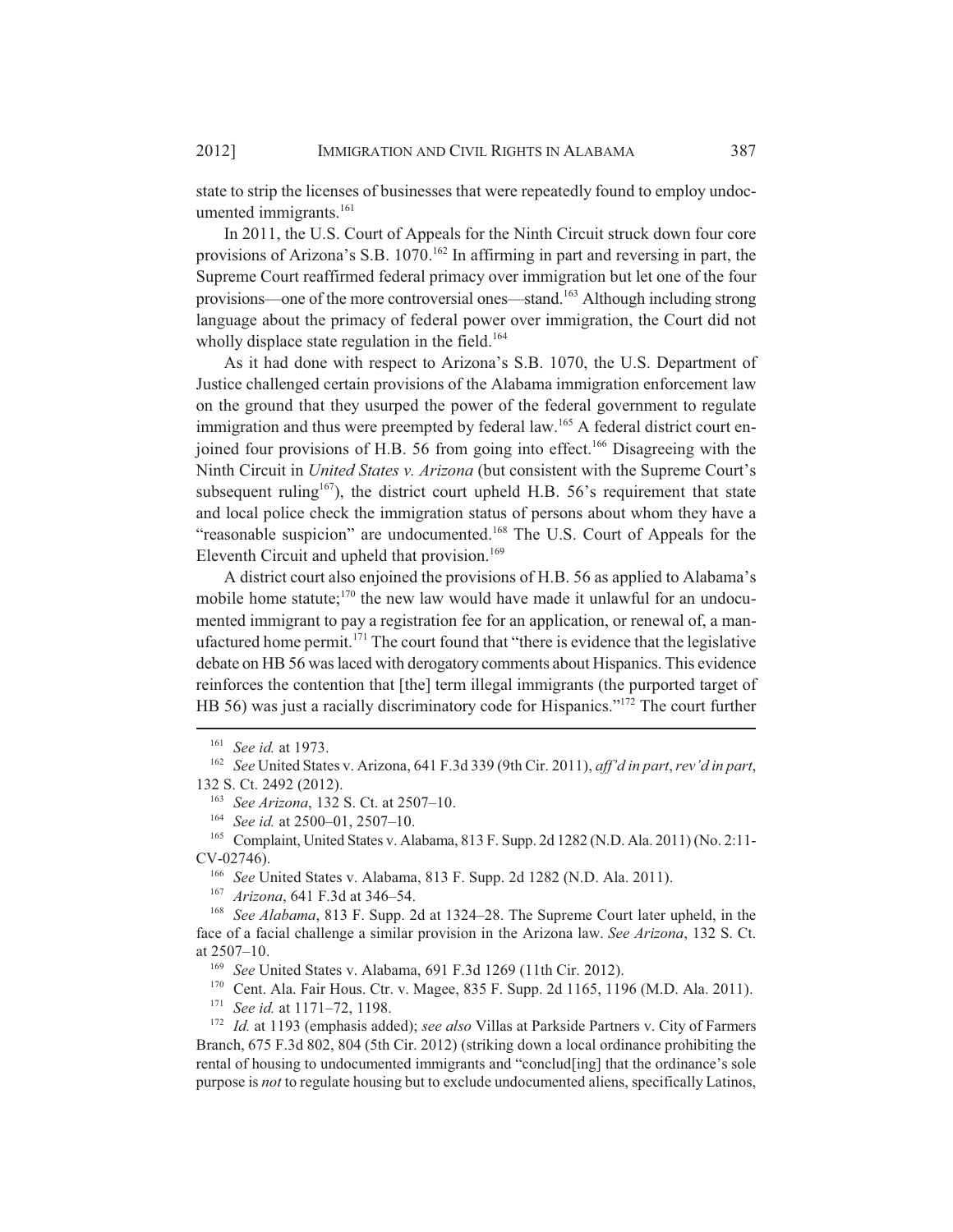recognized that "the State's actions in enforcing § 30 of HB 56 will have a disproportionate effect on Latinos in Alabama."173

The fact that race is implicated by state and local laws designed to bolster enforcement of the immigration laws, should not be surprising. From the days of the infamous Chinese Exclusion Acts in the late 1800s to the present, the U.S. immigration laws and their enforcement have resulted in the exclusion and deportation of certain disfavored racial and other groups from the United States.<sup>174</sup>

#### *B. Civil Rights Implications of Immigration Enforcement*

Federal preemption doctrine aside, many critics of the state and local immigration enforcement laws contend that those laws threaten the civil rights of immigrants and U.S. citizens of particular national origin ancestries.<sup>175</sup> In particular, the provisions in both the Arizona and Alabama laws, requiring police to verify the immigration status of persons about whom they have a "reasonable suspicion" of being undocumented, raise serious concerns about possible increased racial profiling of Latina/os by state and local police.176 The Supreme Court upheld this provision in the Arizona

<sup>174</sup> *See generally* Kevin R. Johnson, *The Intersection of Race and Class in U.S. Immigration Law and Enforcement*, 72 LAW &CONTEMP.PROBS. 1 (2009); Kevin R. Johnson, *Minorities, Immigrant and Otherwise*, 118 YALE L.J.POCKET PART 77 (2008), http://yalelawjournal.org /2008/10/28/johnson.html.

<sup>175</sup> *See supra* notes 136–38 and accompanying text. Localities obviously do not always act in racially discriminatory ways. In fact, local governments at times have embraced policies designed to promote racial equality. *See, e.g.*, Parents Involved in Cmty. Schs. v. Seattle Sch. Dist. No. 1, 551 U.S. 701 (2007) (reviewing—and invalidating—two school district plans considering race in public school assignments in an attempt to ensure racially diverse schools); R.A. Lenhardt, *Localities as Equality Innovators*, 7 STAN. J. C.R. & C.L. 265 (2011). With respect to immigration enforcement, some cities have sought to limit their involvement in assisting the U.S. government in enforcing the immigration laws. *See* Bill Ong Hing, *Immigration Sanctuary Policies: Constitutional and Representative of Good Policing and Good Public Policy*, 2 U.C. IRVINE L. REV. 247 (2012); *see also* Rose Cuison Villazor, *What Is a "Sanctuary"?*, 61 SMU L. REV. 133 (2008) (exploring various types of so-called "sanctuary cities").

<sup>176</sup> *See* H.B. 56, *supra* note 10, § 12; *see, e.g.*, Gabriel J. Chin & Kevin R. Johnson, *Profiling's Unlikely Enabler: A High Court Ruling Underpins Ariz. Law*, WASH.POST, July 13,

from the City of Farmers Branch"), *vacated and reh'g en banc granted*, 688 F.3d 801 (5th Cir. 2012); Sofia D. Martos, Note, *Coded Codes: Discriminatory Intent, Modern Political Mobilization, and Local Immigration Ordinances*, 85 N.Y.U. L. REV. 2099, 2102 (2010) (stating that local immigration ordinances "can . . . serve as 'coded codes'—facially neutral ordinances enacted to address immigration concerns and target specific communities"); Rigel C. Oliveri, *Between a Rock and a Hard Place: Landlords, Latinos, Anti-Illegal Immigrant Ordinances, and Housing Discrimination*, 62 VAND.L.REV. 55 (2009) (contending that local immigration ordinances that bar rental of housing to undocumented immigrants increase the likelihood of housing discrimination against Latina/os).

<sup>173</sup> *Cent. Ala. Fair Hous. Ctr.*, 835 F. Supp. 2d at 1197.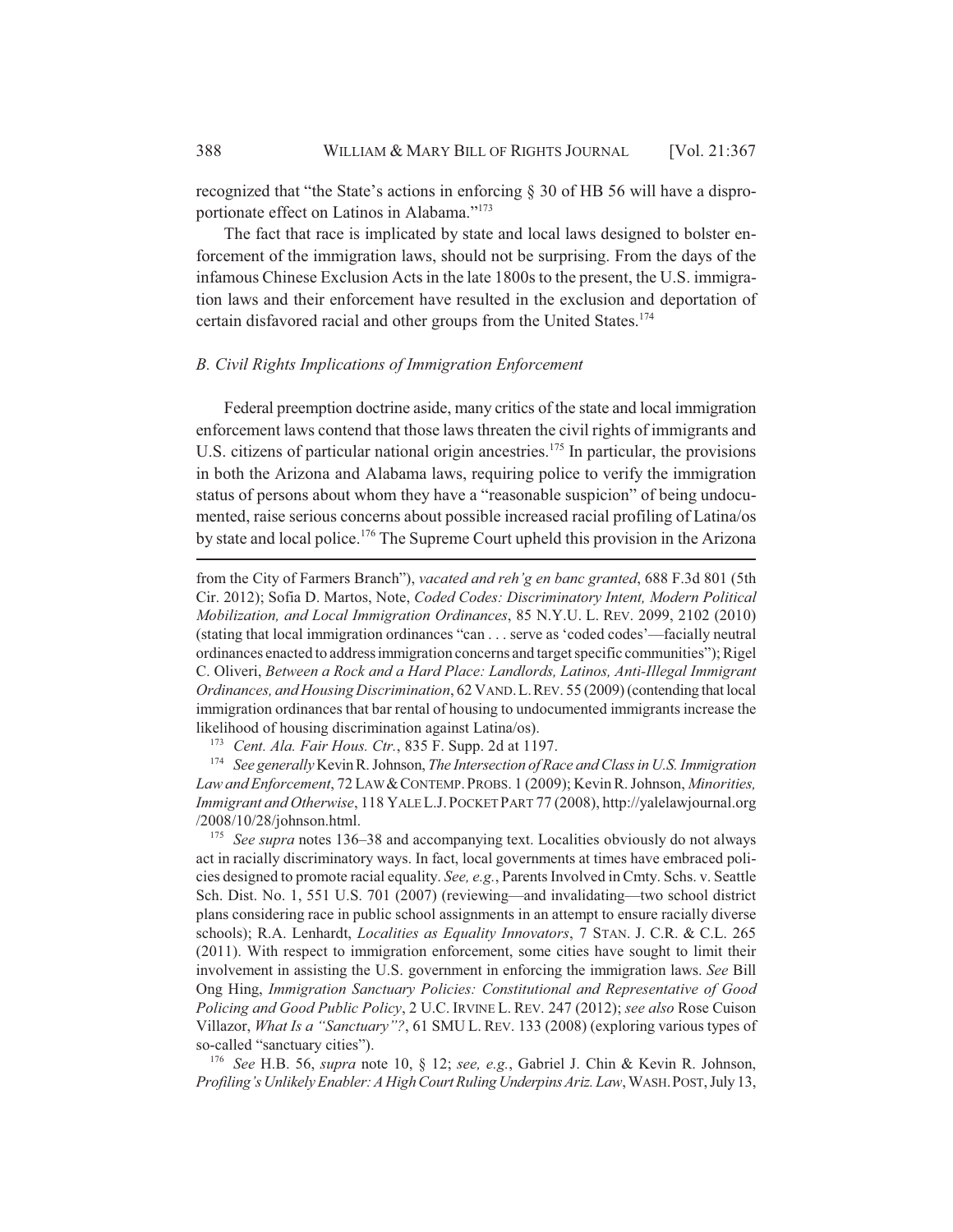law but left the door open to future legal challenges as state and local police apply that provision.<sup>177</sup>

Racial profiling in law enforcement, including immigration enforcement, is an evil that the nation has long battled but has found extremely difficult to eradicate.<sup>178</sup> The claim of civil rights advocates is that "foreign-looking" people, especially (but not limited to) Latina/os, will bear the brunt of the mandatory immigration checks under state laws like Arizona's and Alabama's.179 Fear of racial profiling may well be the most frequently stated objection to the state immigration enforcement laws.<sup>180</sup>

Importantly, the civil rights implications of immigration enforcement exist regardless of whether the states or the federal government are primarily responsible for immigration enforcement. Although the *state* immigration enforcement laws are especially stark in terms of their civil rights consequences, the record numbers of immigrants detained and deported by the *federal* government in recent years also have provoked considerable criticism on civil rights grounds.<sup>181</sup> The racially disparate consequences of U.S. immigration enforcement have been well-documented.<sup>182</sup>

High level officials in the Obama Administration, including the President himself, regularly proclaim that its removal campaigns seek to promote public safety by focusing on "criminal aliens."183 However, the Administration's much-touted—and almost as frequently maligned—"Secure Communities" program, which requires state and local law enforcement agencies to cooperate with U.S. immigration authorities, has facilitated the removal of many immigrants arrested for, but not necessarily convicted of, relatively minor criminal offenses.<sup>184</sup> To make matters worse, record

<sup>178</sup> *See generally* Kevin R. Johnson, *How Racial Profiling in America Became the Law of the Land:* United States v. Brignoni-Ponce *and* Whren v. United States *and the Need for Truly Rebellious Lawyering*, 98 GEO.L.J. 1005 (2010) (analyzing racial profiling in criminal law and immigration law enforcement). Some commentators have expressed concern that the new local efforts to enforce U.S. immigration laws are expanding police discretion in negative ways. *See* Rick Su, *Police Discretion and Local Immigration Policymaking*, 79 UMKC L. REV. 901 (2011).

<sup>179</sup> *See* Rachel R. Ray, *Insecure Communities: Examining Local Government Participation in U.S. Immigration and Customs Enforcement's "Secure Communities" Program*, 10 SEATTLE J. SOC. JUST. 327, 342 (2011).

<sup>183</sup> *See* Robert Farley, *Obama Says Deportation of Criminals Up 70 Percent Under His Administration*, TAMPA BAY TIMES, May 11, 2011, http://www.politifact.com/truth-o-meter /statements/2011/may/11/barack-obama/obama-says-deportation-criminals-70-percent-under-/.

<sup>184</sup> *See* Ray, *supra* note 179, at 327–28. *See generally* Hiroshi Motomura, *The Discretion That Matters: Federal Immigration Enforcement, State and Local Arrests, and the Civil-Criminal Line*, 58 UCLA L. REV. 1819 (2011) (analyzing critically state and local cooperation

<sup>2010,</sup> at A15; Brian Lyman, *Catholic League Criticizes Illegal-Immigration Law*, MONT-GOMERY ADVERTISER, Aug. 31, 2011, *available at* http://cis.org/MorningNews/083111.

<sup>177</sup> *See* Arizona v. United States, 132 S. Ct. 2492, 2492, 2510 (2012).

<sup>180</sup> *See* Johnson, *supra* note 138.

<sup>&</sup>lt;sup>181</sup> *See supra* note 6 and accompanying text.

<sup>&</sup>lt;sup>182</sup> *See supra* notes 86–87 and accompanying text.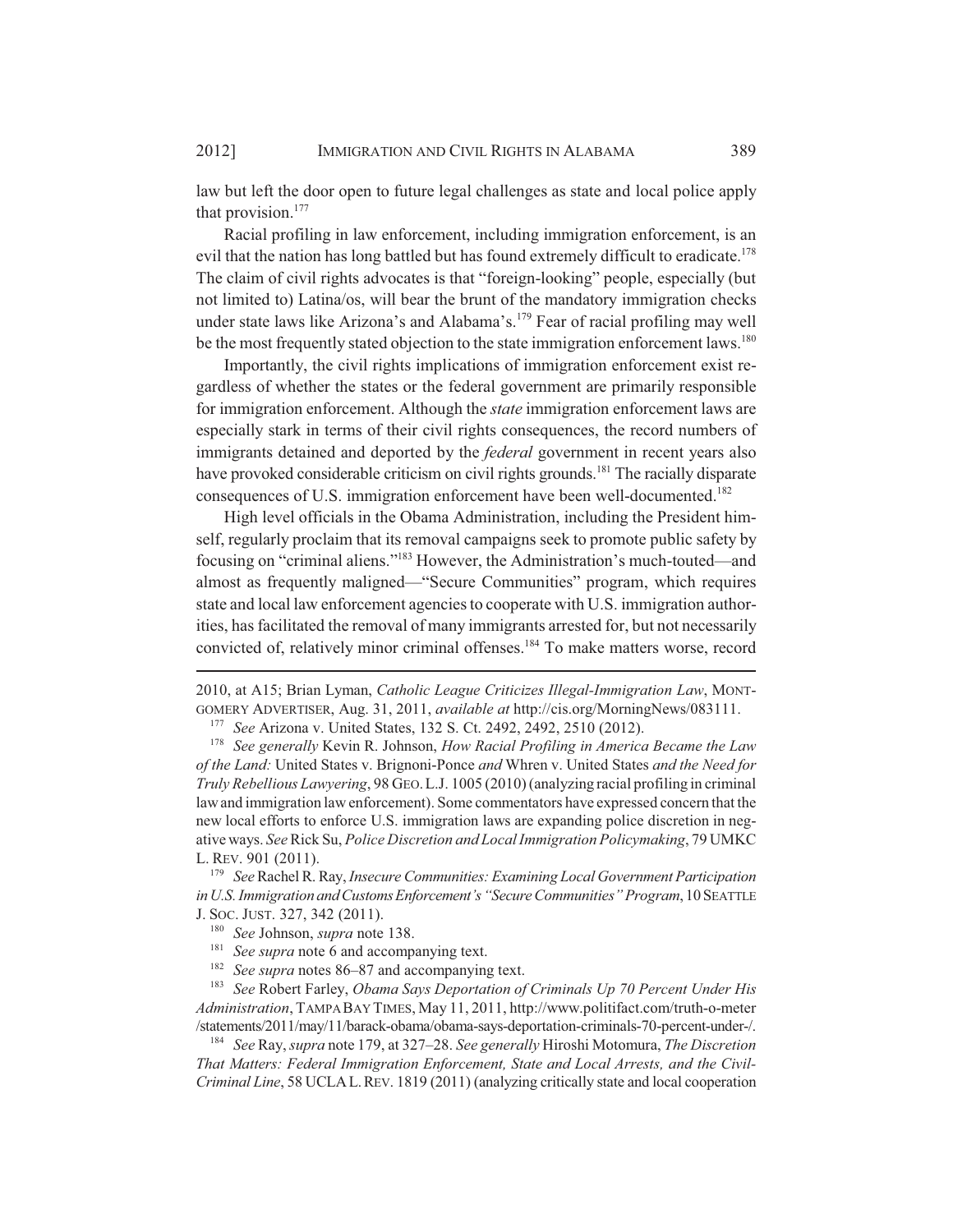levels of removals have torn apart families comprised of people with mixed immigration statuses; thousands of U.S. citizen children have been effectively removed from, or abandoned in, the United States when the U.S. government deported their immigrant parents.<sup>185</sup>

The civil rights implications of federal immigration enforcement should be selfevident. After all, approximately 11–12 million undocumented immigrants (roughly 60% from Mexico) live,186 to quote President George W. Bush, in the "shadows of American life."<sup>187</sup> In communities across the country, they toil in the fields, restaurants, hotels, construction sites, garment factories, and homes, with many immigrant workers today caring for our children, just as African Americans did in the days of Jim Crow. Millions of undocumented immigrants live in legal limbo, facing uncertainty about what legal rights they enjoy in the United States. Even such a mundane event as a traffic stop for a broken tail light on an automobile places their entire lives—family, friends, job—in this country in jeopardy.<sup>188</sup> To make matters worse, racial profiling in immigration enforcement is a fact of life for many immigrants and U.S. citizens alike.<sup>189</sup>

Although civil rights impacts are endemic to immigration enforcement by the state and federal governments, state immigration enforcement efforts raise greater civil rights concerns than federal—and, by definition, national—immigration enforcement efforts.190 Laws by individual states create a patchwork of enforcement

<sup>186</sup> *See* JEFFREY S. PASSEL & D'VERA COHN, PEW HISPANIC CTR., PEW RESEARCH CTR., A PORTRAIT OF UNAUTHORIZED IMMIGRANTS IN THE UNITED STATES, at i (2009), *available at* http://pewhispanic.org/files/reports/107.pdf; JEFFREY S. PASSEL & D'VERA COHN, PEW HISPANIC CTR.,PEW RESEARCH CTR., U.S.UNAUTHORIZED IMMIGRATION FLOWS ARE DOWN SHARPLY SINCE MID-DECADE, at i (2010), *available at* http://pewhispanic.org/files/reports /126.pdf; *see also* Stephen Lee, *Monitoring Immigration Enforcement*, 53 ARIZ. L. REV. 1089, 1090 (2011) ("More than two-thirds of the total unauthorized immigrant population roughly 8 million out of 11.2 million—is in our nation's workforce . . . .").

<sup>187</sup> President George W. Bush, Remarks by the President on Immigration Policy (Jan. 7, 2004), *available at* http://georgewbush-whitehouse.archives.gov/news/releases/2004/01 /20040107-3.html (stating that undocumented immigrants "who seek only to earn a living end up in the shadows of American life—fearful, often abused and exploited").

<sup>188</sup> *See generally* Jennifer M. Chacón, *A Diversion of Attention? Immigration Courts and the Adjudication of Fourth and Fifth Amendment Rights*, 59 DUKE L.J. 1563, 1595–98 (2010) (analyzing impacts of the Secure Communities program).

<sup>189</sup> *See supra* note 178 and accompanying text.

<sup>190</sup> *See* Kevin R. Johnson, *Immigration and Civil Rights: State and Local Efforts to Regulate Immigration*, 46 GA. L. REV. 609, 635–38 (2012); Olivas, *supra* note 157; Wishnie, *supra* note 157.

with the federal government in immigration enforcement and efforts at removal of "criminal aliens" from the United States).

<sup>185</sup> See U.C. BERKELEY INT'L HUM. RTS. LAW CLINIC ET AL., IN THE CHILD'S BEST INTEREST? (2010), *available at* http://www.law.berkeley.edu/files/Human\_Rights\_report.pdf; Jacqueline Hagan et al., *The Effects of U.S. Deportation Policies on Immigrant Families and Communities: Cross-Border Perspectives*, 88 N.C. L. REV. 1799 (2010).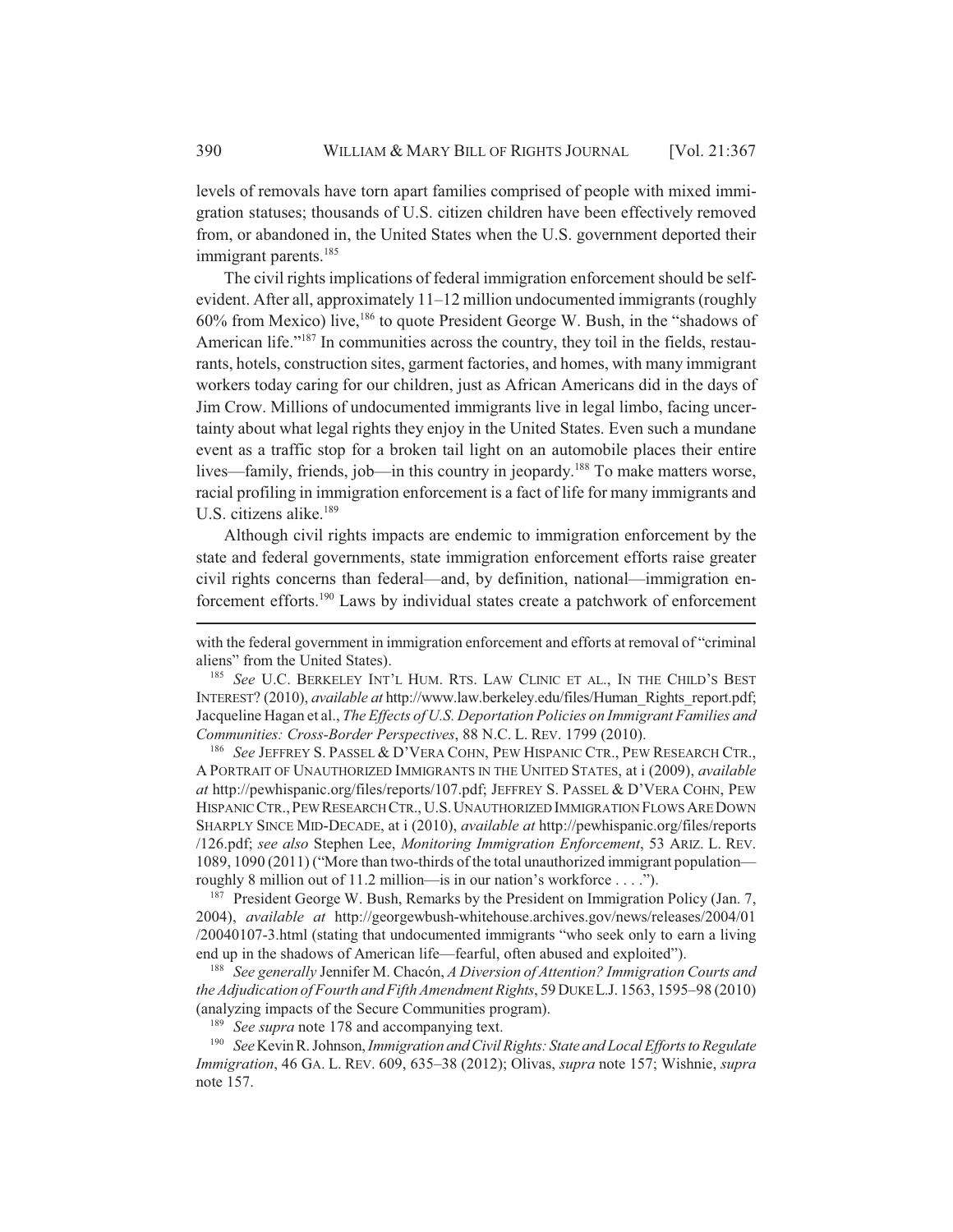regimes that lack the more uniform enforcement that the U.S. government can strive to achieve.<sup>191</sup> Moreover, U.S. immigration officials generally have more training, experience, and expertise in the enforcement of U.S. immigration laws than state and local law enforcement officers.<sup>192</sup> For this and other reasons, scholars have vigorously criticized state and local involvement in the enforcement of the immigration laws through state/federal cooperative agreements that provide for training of state and local law enforcement officers.<sup>193</sup> Such programs have more protections and federal oversight than those provided by the state immigration enforcement laws.194

#### IV. ALABAMA SEEKS TO RESTRICT ACCESS TO EDUCATION FOR UNDOCUMENTED STUDENTS

Alabama has a rich, if not envious, tradition of segregation of its schools to ensure the separation of Blacks and whites.<sup>195</sup> Fitting comfortably into that history, H.B. 56, both directly and indirectly, seeks to limit educational access to public schools and universities for undocumented students, many of whom are from Mexico,<sup>196</sup> with the law arguably motivated by not just anti-immigrant, but anti-Mexican, bias.<sup>197</sup>

The civil rights movement is often remembered for the dedication of African Americans, in the face of dogged resistance, to desegregate the South's public schools, including the historic struggle to integrate the state's flagship public university, the University of Alabama.<sup>198</sup> The activism of many immigrants and their supporters today involves a similar dedicated struggle for equal access to public education.<sup>199</sup>

<sup>191</sup> *See* United States v. Arizona, 641 F.3d 339, 354 (9th Cir. 2011) ("[T]he threat of 50 states laying their own immigration enforcement rules on top of the [Immigration and Nationality Act] also weighs in favor of preemption."), *aff'd in part*, *rev'd in part on other grounds*, 132 S. Ct. 2492 (2012).

<sup>192</sup> *See* Cunningham-Parmeter, *supra* note 2, at 1720.

<sup>193</sup> *See, e.g.*, Chacón, *supra* note 188, at 1582–86; Michael J. Wishnie, *State and Local Police Enforcement of Immigration Laws*, 6 U. PA. J. CONST. L. 1084 (2004).

<sup>194</sup> *See* Wishnie, *supra* note 193.

<sup>195</sup> *See* Phillip Scott Arnston, *Thirty Years Later, Is the Schoolhouse Door Still Closed? Segregation in the Higher Education System of Alabama*, 45 ALA. L. REV. 585 (1994).

<sup>196</sup> *See* María Pabón López et al., *The Prospects and Challenges of Educational Reform for Latino Undocumented Children: An Essay Examining Alabama's H.B. 56 and Other State Immigration Measures*, 6 FLA. INT'L L. REV. 231 (2011).

<sup>197</sup> *See supra* notes 170–73 and accompanying text.

<sup>198</sup> *See generally* E. CULPEPPER CLARK, THE SCHOOLHOUSE DOOR (1993) (documenting the history of efforts to desegregate the University of Alabama).

<sup>199</sup> *See generally* Victor C. Romero, *Immigrant Education and the Promise of Integrative Egalitarianism*, 2011 MICH.ST.L.REV. 275 (analyzing the significance of the modern struggle of immigrants for educational access).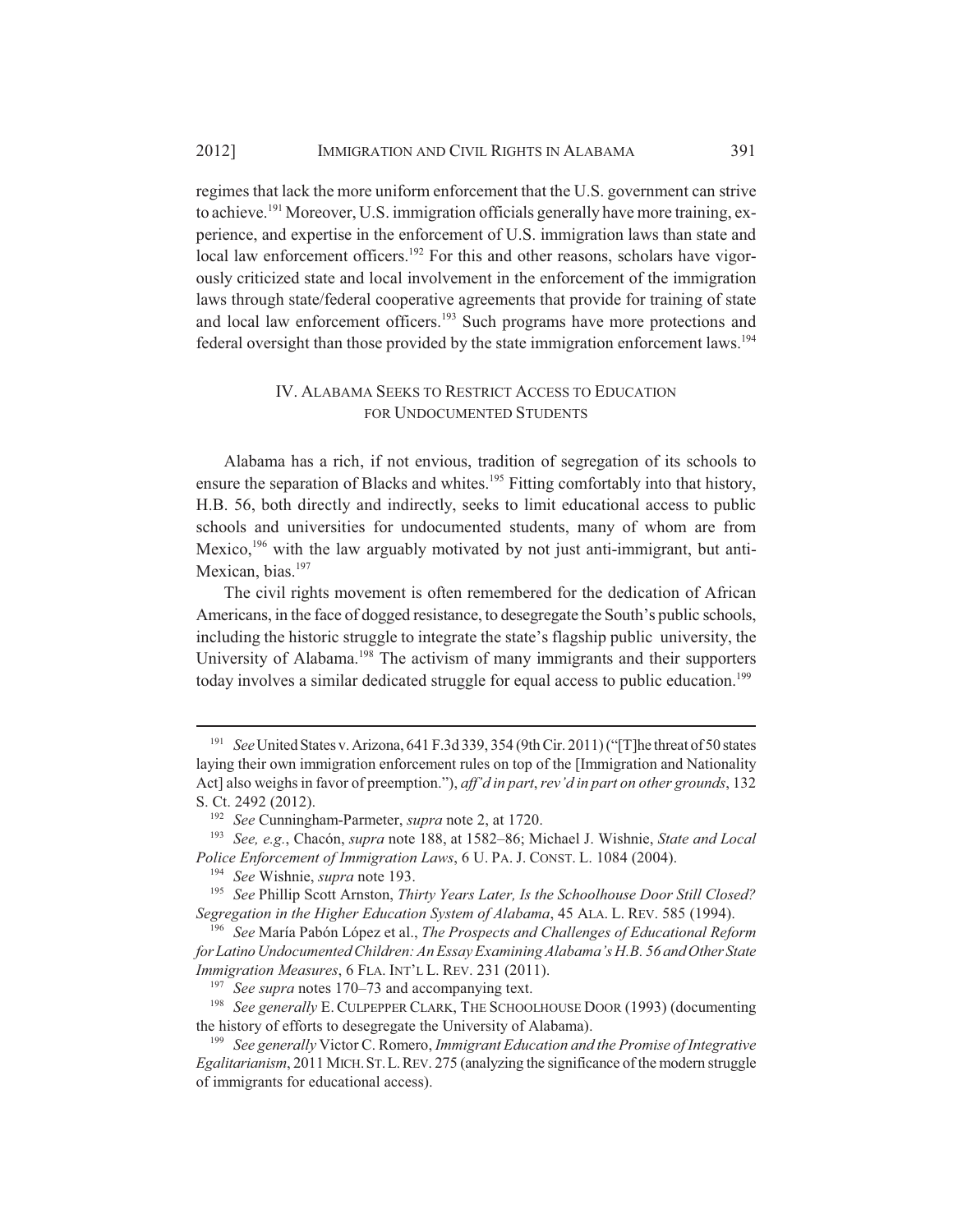## *A. Chilling Latina/os and Immigrants from Pursuit of an Elementary and Secondary Education*

Section 28 of H.B. 56 requires public elementary and secondary schools in Alabama to determine if an enrolling student: (1) was born outside the jurisdiction of the United States or is the child of an undocumented immigrant; or (2) qualifies for assignment to an English as second language class or other remedial program.<sup>200</sup> It would thus, among other things, require school districts to verify the immigration status of parents as well as students. Although the district court refused to enjoin implementation of the section, the Court of Appeals did enjoin the enforcement of the provision. $201$ 

The apparent purpose of Section 28 is to collect the data necessary to challenge the Supreme Court's holding in *Plyler v. Doe*, 202 which struck down as unconstitutional a Texas law that effectively barred undocumented students from receiving a public education from kindergarten through high school.<sup>203</sup> In striking down the law, the Court found that the state had failed to provide compelling evidence of the economic and other costs of undocumented student attendance in the public schools.<sup>204</sup> With that in mind, Section 2 of H.B. 56 explains that

> [b]ecause the costs incurred by school districts for the public elementary and secondary education of children who are aliens not lawfully present in the United States can adversely affect the availability of public education resources to students who are United States citizens or are aliens lawfully present in the United States, the State of Alabama determines that there is a compelling need for the State Board of Education to accurately measure and assess the population of students who are aliens not lawfully present in the United States, in order to forecast and plan for any impact that the presence such population may have on publicly funded education in this state.<sup>205</sup>

<sup>&</sup>lt;sup>200</sup> *See* H.B. 56, *supra* note 10, § 28.<br><sup>201</sup> *See* Hispanic Interest Coal of Ala.

<sup>&</sup>lt;sup>201</sup> *See* Hispanic Interest Coal. of Ala. v. Governor of Ala., 691 F.3d 1236 (11th Cir. 2012).<br><sup>202</sup> 457 U.S. 202 (1982): see John C. Eastman, *Papers, Please: Does the Constitution Permit* <sup>202</sup> 457 U.S. 202 (1982); *see* John C. Eastman, *Papers, Please: Does the Constitution Permit the States a Role in Immigration Enforcement?*, 35 HARV. J.L. & PUB. POL'Y 569, 589–91 (2012); Campbell Robertson, *Critics See "Chilling Effect" in Alabama Immigration Law*, N.Y. TIMES, Oct. 28, 2011, at A14. *See generally* MARÍA PABÓN LÓPEZ & GERARDO R. LÓPEZ, PERSISTENT INEQUALITY:CONTEMPORARY REALITIES IN THE EDUCATION OF UNDOCUMENTED LATINA/O STUDENTS (2010) (analyzing the inequalities undocumented students face in pursuing an education); MICHAEL A.OLIVAS, NO UNDOCUMENTED CHILD LEFT BEHIND (2012) (ana-

lyzing legal developments concerning access to public education by undocumented students). <sup>203</sup> *See Plyler*, 457 U.S. at 202–03.

<sup>204</sup> *See id.* at 227–30.

<sup>205</sup> 2011 Ala. Acts 535, § 2.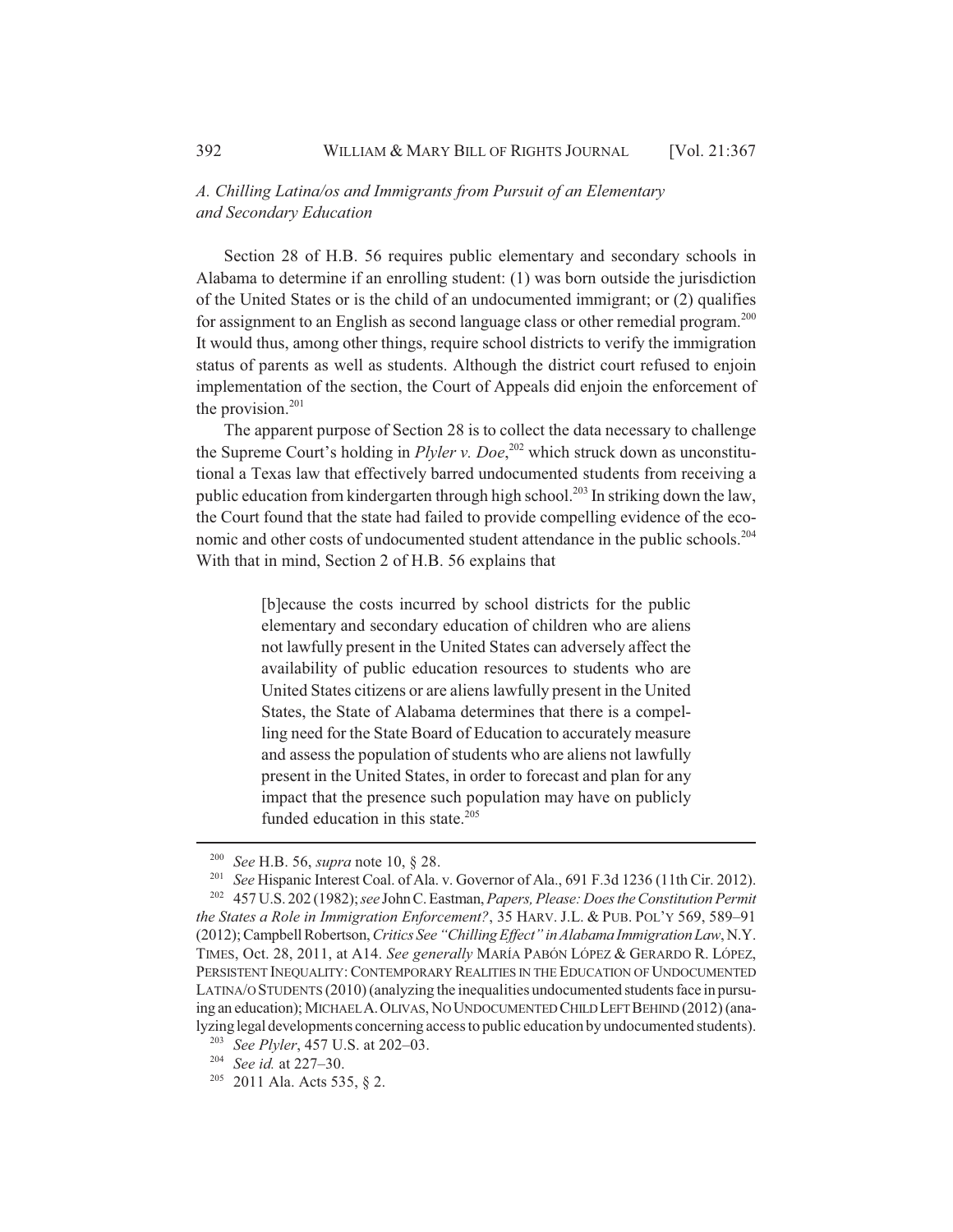Not surprisingly—and perhaps intentionally given the law's stated purpose of encouraging self-deportation<sup>206</sup>—H.B. 56's passage appears to have frightened Latina/o and immigrant students and their families. In the aftermath of its enactment, school absences reportedly skyrocketed.<sup>207</sup> If students or their parents are undocumented, they might well worry that information about their immigration status could end up in the hands of U.S. immigration enforcement authorities and result in their entire families' deportation from the United States. The record numbers of removals in recent years, as well as increasing state and local cooperation with federal immigration authorities, suggest that such fears are not far-fetched.<sup>208</sup>

In late 2011, the Civil Rights Division of the U.S. Department of Justice requested that Alabama school districts provide information designed to determine whether H.B. 56 adversely affected the civil rights of Latina/os and immigrant schoolchildren.<sup>209</sup> The request explained that "[i]t has come to our attention that the requirements of Alabama's H.B. 56 may chill or discourage student participation in, or lead to the exclusion of school-age children from, public education programs based on their or their parents' race, national origin, or actual or perceived immigration status."210 The Justice Department requested information from the school districts about the race, national origin, and English Language Learner status of students who have withdrawn from the Alabama public schools, or have unexplained absences or a pattern of absences.<sup>211</sup>

Consistent with the state's checkered civil rights history, Alabama Attorney General Luther Strange invoked a "states rights" objection to the Justice Department's request and questioned the authority of the federal government to request information from the state's school districts about the possible unconstitutional impacts of H.B. 56.212 Such objections suggest the parallels between H.B. 56 and Alabama's strident stand against desegregation of the public schools in the 1950s and 1960s.<sup>213</sup>

<sup>&</sup>lt;sup>206</sup> *See supra* note 3 and accompanying text.

<sup>207</sup> *See* Richard Faussert, *In Alabama, Strict New Immigration Law Prompts Alarm*, L.A. TIMES, Oct. 9, 2011, at A18; *see also* Jeremy B. Love, *Alabama Introduces the Immigration Debate to Its Classrooms*, 38 HUM.RTS. 7, 8 (2011) ("The Monday after H.B. 56 took effect, 2,285 Latino students were absent from school out of the 34,000 Latino students statewide. That absentee rate is nearly double what it would be on a normal day.").

See supra note 6 and accompanying text.

<sup>209</sup> *See* Tracy Russo, *AAG Perez Reminds Alabama School Districts Children Deserve Equal Access to Public Education*, JUST. BLOG (Nov. 1, 2011), http://blogs.usdoj.gov/blog /archives/1710.

<sup>210</sup> *Id.*

<sup>211</sup> *See id.*

<sup>212</sup> *See* Op-Ed., *Standing in the Schoolhouse Door*, N.Y. TIMES, Nov. 6, 2011, at SR10 (criticizing the Alabama Attorney General's position).

<sup>213</sup> *See supra* notes 195–99 and accompanying text.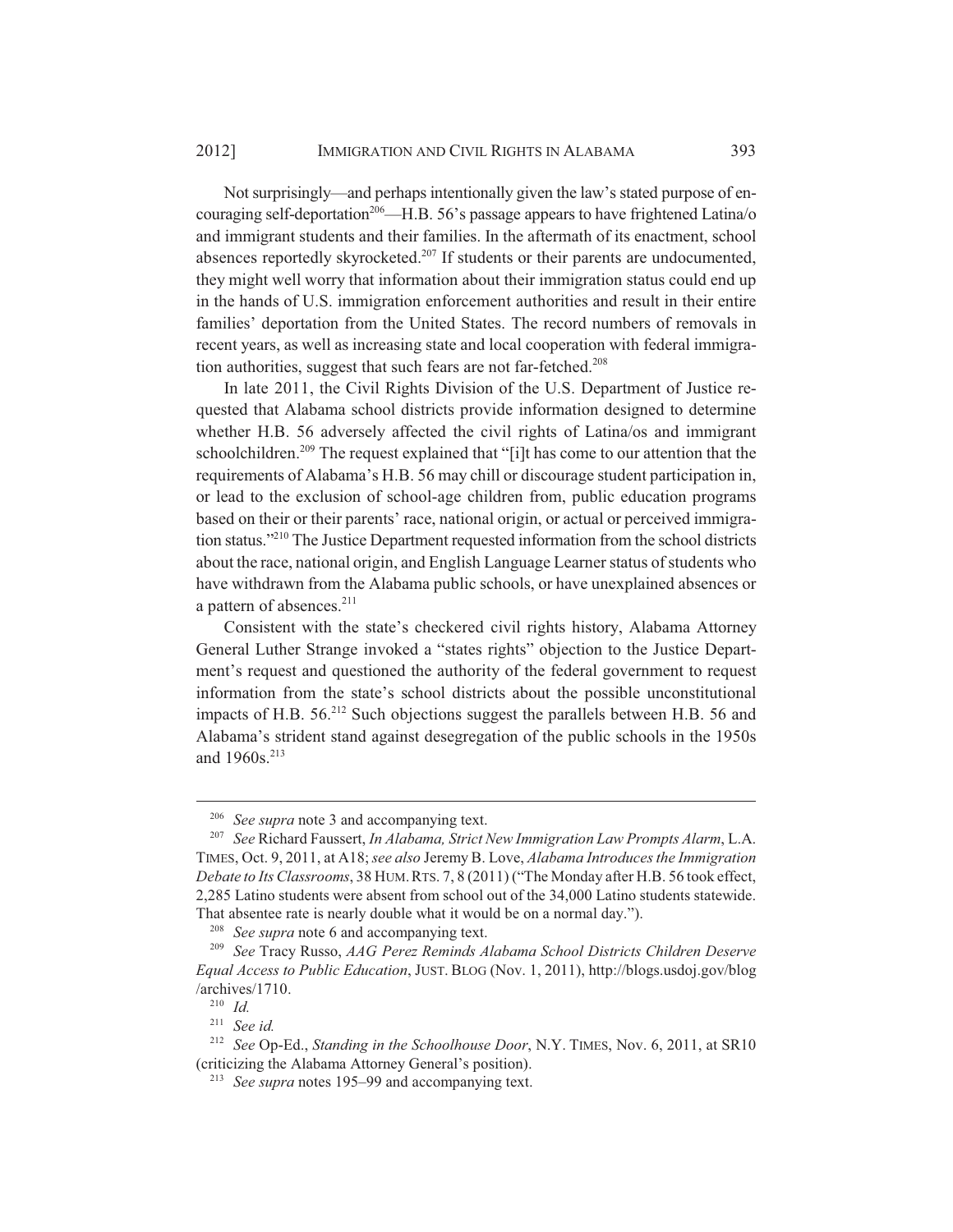The Justice Department later informed the Alabama State Superintendent of Education that, as suspected, the data submitted in response to the request suggested that

> H.B. 56 has had significant and measurable impacts on Alabama's schoolchildren, impacts that have weighed most heavily on Hispanic and English language learner . . . students. Although these impacts may have been most acute in the period that  $\S 28$ ... was in effect, our investigation suggests that the legislation overall has had continuing and lasting consequences in the education context.<sup>214</sup>

Alabama is not the first state seeking to limit access to public education by undocumented elementary and secondary school students.<sup>215</sup> For years, state and local governments have chafed at their obligations to undocumented school children under *Plyler v. Doe*, which unquestionably prove costly to state and local governments that, in challenging fiscal times, fund the education.<sup>216</sup> Nearly twenty years ago, California voters in 1994 overwhelmingly passed Proposition 187, an initiative that, if not for an injunction issued by a federal court, would have denied access of undocumented students to the Golden State's public elementary and secondary schools, and would have required school officials to collect information about the immigration status of students and parents. $217$ 

#### *B. Denying DREAMers' Access to Post-Secondary Education*

The Supreme Court's decision in *Plyler v. Doe* did not involve access to postsecondary education, and undocumented students lack any constitutional right to a college education.<sup>218</sup> Because undocumented college students are among the most

<sup>214</sup> Letter from Thomas E. Perez to Dr. Thomas R. Bice (May 1, 2012), *available at* http://images.politico.com/global/2012/05/doj\_letter\_5-1-12.html. A court enjoined those provisions from going to effect. *See supra* note 166 and accompanying text.

<sup>215</sup> *See* María Pabón López, *Reflections on Educating Latino and Latina Undocumented Children: Beyond* Plyler v. Doe, 35 SETON HALL L.REV. 1373, 1395–98 (2005) (describing California's Proposition 187, which was enacted in 1994 and "denied undocumented children in the state a free public school education").

<sup>216</sup> *See id.*

<sup>217</sup> *See* League of United Latin Am. Citizens v. Wilson, 908 F. Supp. 755 (C.D. Cal. 1995); *see also* Kevin R. Johnson, *Public Benefits and Immigration: The Intersection of Immigration Status, Ethnicity, Gender, and Class*, 42 UCLAL.REV. 1509, 1563–67 (1995) (analyzing Proposition 187 and its impact on discrete groups of minorities).

<sup>218</sup> *See* López, *supra* note 215, at 1400–04 (examining access of undocumented students to higher education). *But cf.* Toll v. Moreno, 458 U.S. 1 (1982) (holding that a public university could not deny in-state status to lawful nonimmigrants and that the state law at issue was preempted by federal law).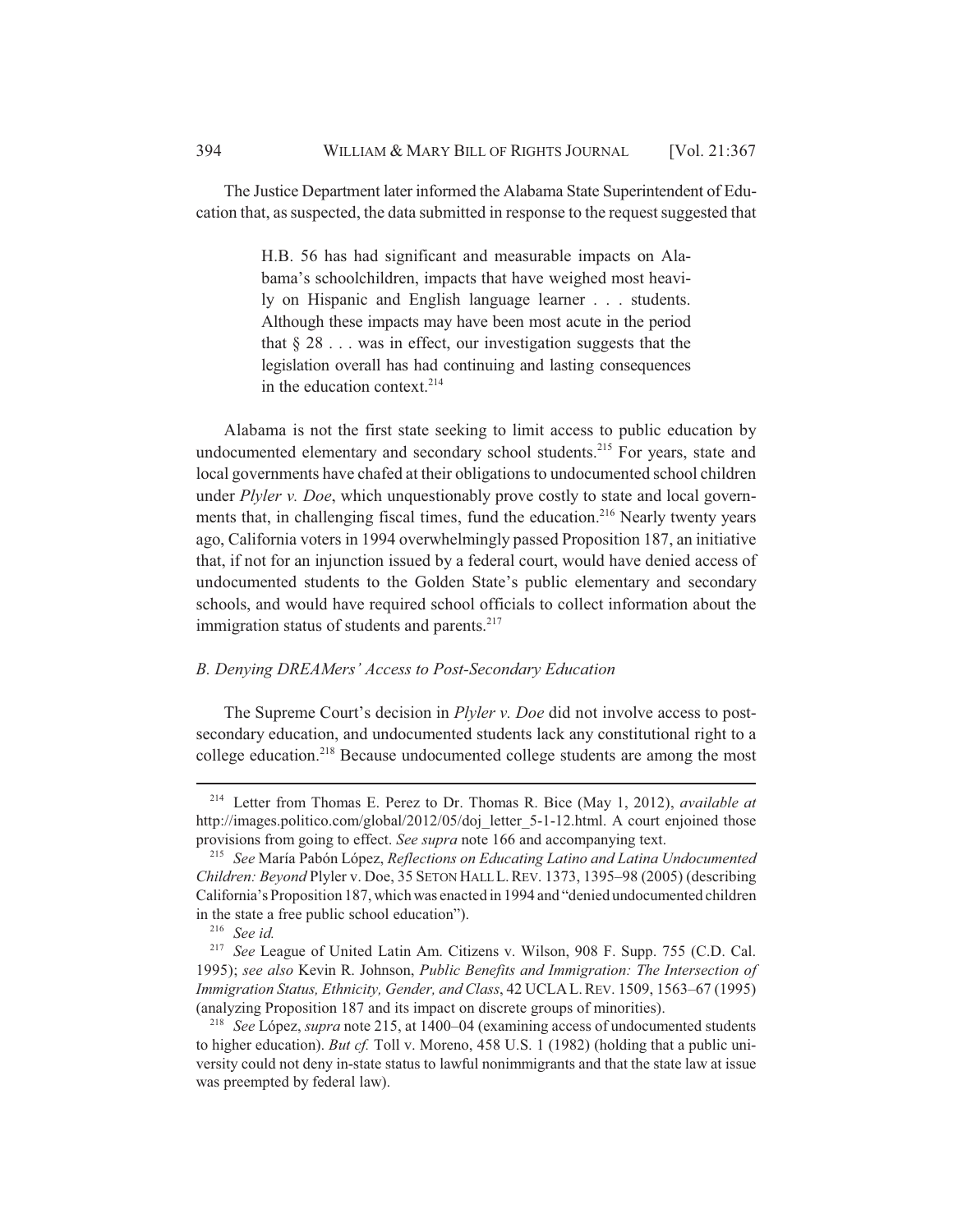politically sympathetic of all undocumented immigrants, the nation for many years has been actively debating various incarnations of the DREAM Act, $2^{19}$  which, generally speaking, would allow for the regularization of the immigration status of undocumented college students and facilitate their access to public university educations;<sup>220</sup> the DREAM Act has been the subject of considerable political activism on college campuses across the country.<sup>221</sup>

Moving in opposition to the pro-educational access aims of the DREAM Act, Section 8 of Alabama's H.B. 56 prohibits undocumented students from enrolling in Alabama's public colleges and universities.<sup>222</sup> A district court enjoined that section of H.B. 56 from going into effect, but the court of appeals lifted the injunction.223

Other states also have taken steps to limit the access of undocumented students to higher education. In 2010, Georgia prohibited undocumented students from selective public colleges and universities, while, like Alabama, South Carolina banned the undocumented from all public colleges and universities.<sup>224</sup> As discussed previously, Florida has gone even further to bar access to the State's public universities and colleges to U.S. citizen children who cannot establish the lawful immigration status of their parents. $225$ 

In contrast, some states, such as California, have pursued steps to improve access for undocumented students, as well as other students, to public universities and colleges.226 In June 2012, the Obama Administration took steps to prevent the removal of certain undocumented immigrants brought to the United States as children.<sup>227</sup>

<sup>222</sup> *See* 2011 Ala. Acts 535, § 8.

<sup>223</sup> *See* Hispanic Interest Coal. of Ala. v. Bentley, No. 5:11-CV-2484-SLB, 2011 U.S. Dist. Lexis 137846 (N.D. Ala. Sept. 28, 2011) (holding that federal law preempted Section 8 of H.B. 56), *vacated as moot sub nom.*, Hispanic Interest Coal. of Ala. v. Governor of Ala., 691 F.3d 1236 (11th Cir. 2012).

<sup>224</sup> *See* Danielle Holley-Walker, *Searching for Equality: Equal Protection Clause Challenges to Bans on the Admission of Undocumented Immigrant Students to Public Universities*, 2011 MICH. ST. L. REV. 357, 358–59.

<sup>225</sup> *See* Greenhouse, *supra* note 120 and accompanying text.

<sup>226</sup> *See* Martinez v. Regents of Univ. of Cal., 241 P.3d 855 (Cal. 2010) (rejecting the claim that a California law allowing undocumented students to be eligible for in-state fees at public colleges and universities violated federal law), *cert. denied*, 131 S. Ct. 2961 (2011).

<sup>227</sup> *See* Memorandum from Janet Napolitano, Sec'y of Homeland Sec., to David V. Aguilar, Acting Comm'r, U.S. Customs & Border Prot., Exercising Prosecutorial Discretion

<sup>219</sup> *See* Michael A. Olivas, *The Political Economy of the DREAM Act and the Legislative Process*, 55 WAYNE L. REV. 1757, 1759–88 (2009).

<sup>220</sup> *See generally* Olivas, *supra* note 219.

<sup>221</sup> *See* OLIVAS, *supra* note 202, at 63–86; Olivas, *supra* note 219; *see also* Kevin R. Johnson, *A Handicapped, Not "Sleeping," Giant: The Devastating Impact of the Initiative Process on Latina/o and Immigrant Communities*, 96 CALIF. L. REV. 1259, 1282 (2008) ("[A]nti-affirmative action and anti-immigrant groups have joined forces in opposing both affirmative action and efforts like the DREAM Act to ease the barriers limiting access of undocumented immigrants to public colleges and universities, with a resulting negative impact on Latina/o immigrants.").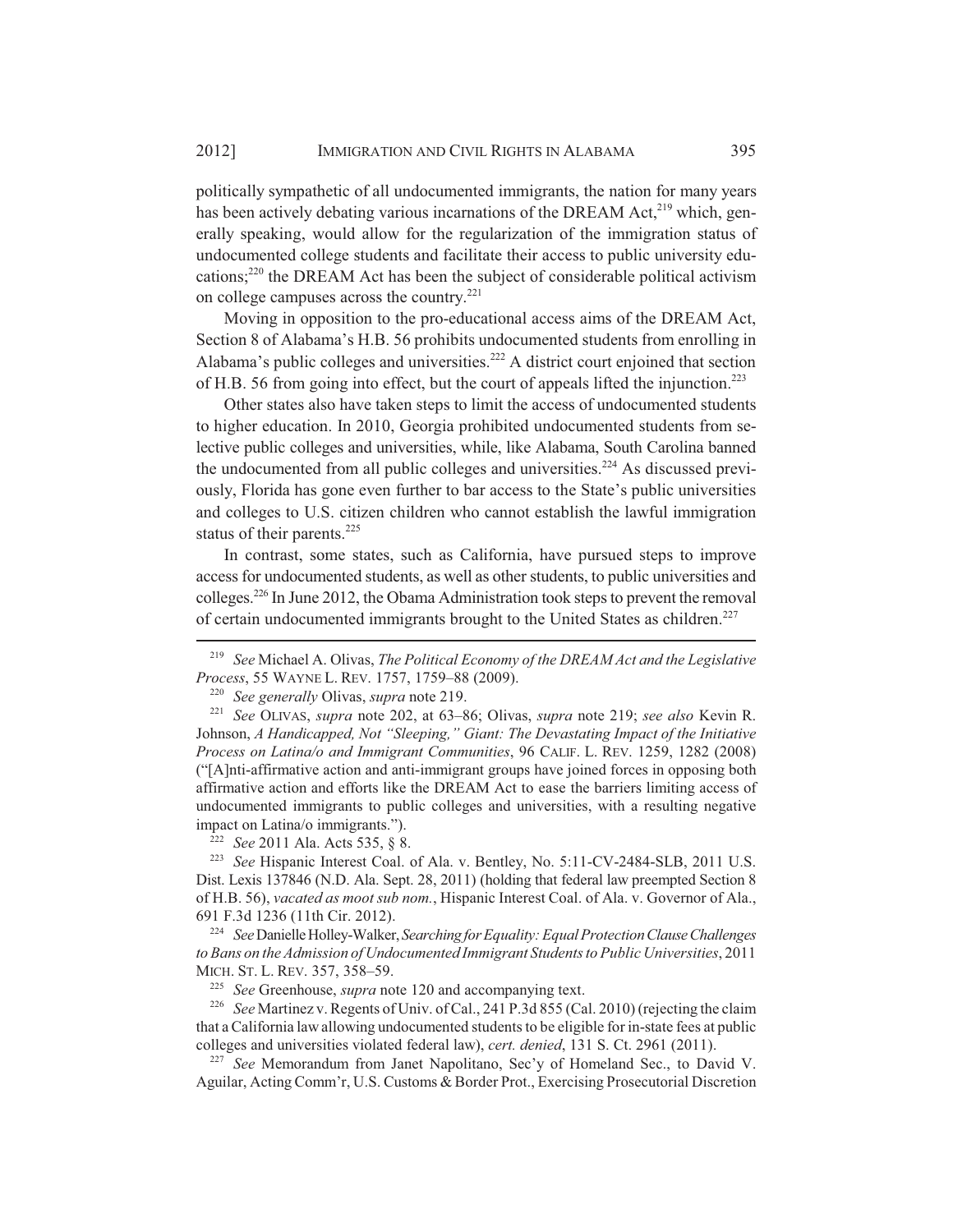Undocumented students through the DREAM Act seek to be placed on the same footing as other similarly situated residents of the state with respect to access to public colleges and universities. They strive to pay the same fees to the university charged other residents of the state, and to be eligible for financial assistance programs for which other state residents are eligible.<sup>228</sup> They do not argue for any kind of preference for undocumented students for admission to public universities and colleges.<sup>229</sup>

#### **CONCLUSION**

Educational access, as we saw in the famous civil rights movement of the 1950s and 1960s, is often central to the struggles of outsiders seeking full membership in U.S. society. Today, we see immigrants and Latinas/os pursuing equal access to education, including public college and university educations. Through H.B. 56, the State of Alabama, as it did in resisting the desegregation of public schools in the days of Jim Crow, once again seeks to restrict equal school access to vulnerable students of color. The state justifies its exclusionary stand by invoking the claim that it seeks nothing more than to enforce the federal immigration laws. $^{230}$ 

As the resistance to the efforts to limit educational access suggests, the United States is at a civil rights crossroads. Although millions of immigrants and undocumented immigrants live in the United States, $^{231}$  the nation has been at best ambivalent about how the law should treat immigrants, especially undocumented ones. We, as a nation, must address the fundamental civil rights grievances of immigrant residents of this country. Until we do, we can expect more turmoil in the states over immigration enforcement and, consequently, continued assaults on the civil rights of immigrants and U.S. citizens of particular national origins, as seen in Arizona, Alabama, Georgia, South Carolina, and other states that have passed state immigration enforcement laws. Ultimately, even if federal preemption doctrine is at the center of many of the legal challenges, the civil rights of immigrants and Latina/os are at the core of the debate over the state immigration enforcement laws and immigration enforcement generally.<sup>232</sup>

with Respect to Individuals Who Came to the United States as Children (June 15, 2012), *available at* http://www.dhs.gov/xlibrary/assets/s1-exercising-prosecutorial-discretion-individuals -who-came-to-us-as-children.pdf.

<sup>228</sup> *See, e.g.*, CAL. EDUC. CODE § 68130.5 (West 2012).

<sup>229</sup> *See, e.g.*, Grutter v. Bollinger, 539 U.S. 306 (2003) (upholding the University of Michigan Law School's multifactored scheme that considered race as one factor in admissions decisions); Fisher v. Univ. of Tex., 631 F.3d 213 (5th Cir. 2011) (refusing to disturb the University of Texas's race-conscious undergraduate admissions scheme), *cert. granted*, 132 S. Ct. 1536 (2012).

<sup>230</sup> *See supra* notes 82–85, 132 and accompanying text.

<sup>&</sup>lt;sup>231</sup> *See supra* notes 82–85 and accompanying text.

<sup>232</sup> *See supra* Part III.B.